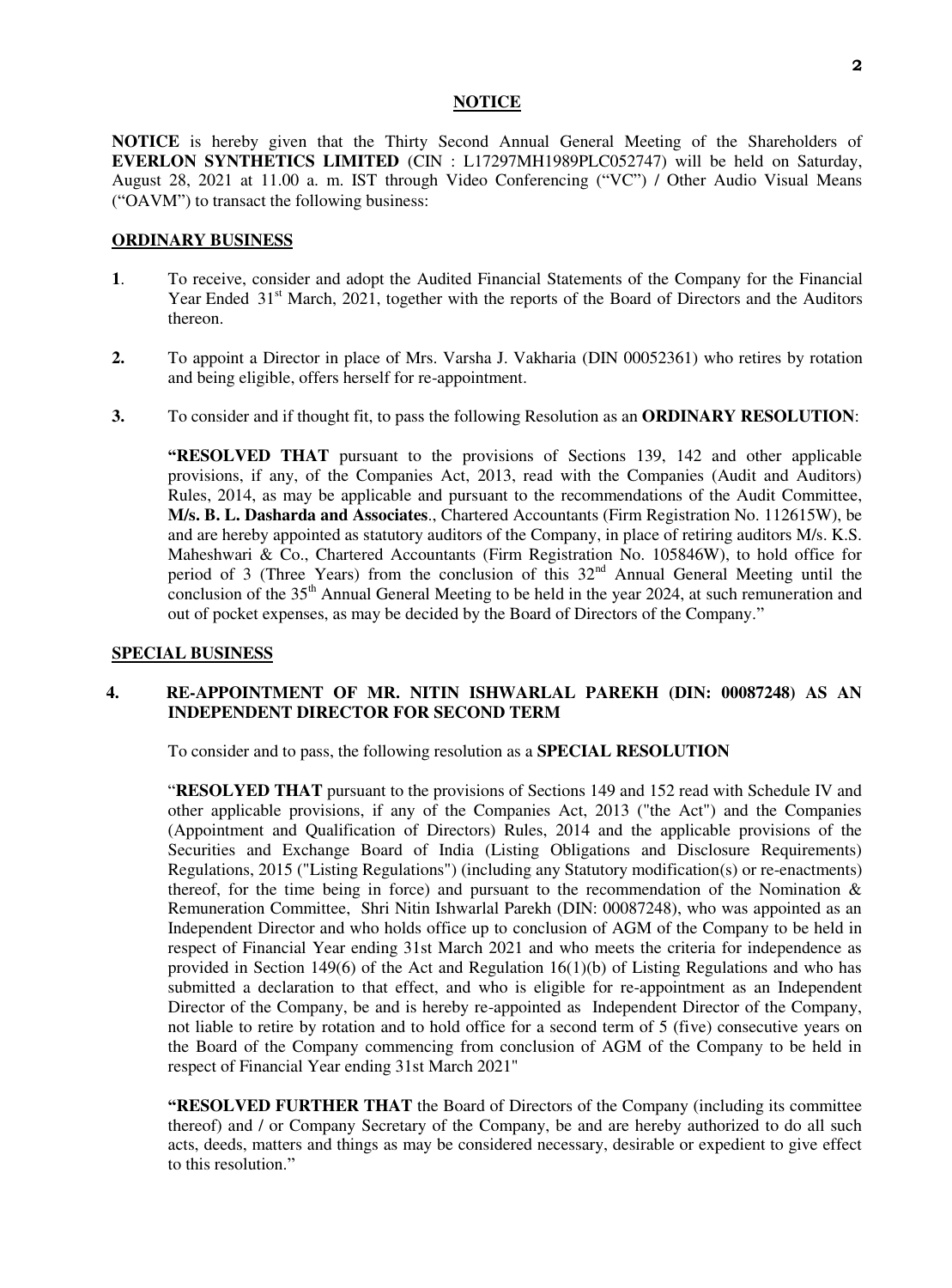## **5. SALE OF UNDERTAKING UNDER SECTION 180 (1) (A) OF THE COMPANIES ACT,**

To consider and to pass, the following resolution as a **SPECIAL RESOLUTION** 

**"RESOLVED THAT** pursuant to the provisions of Section 180(1)(a) and subject to other applicable provisions, if any, of the Companies Act, 2013, (including any statutory modification or reenactment thereof for the time being in force), the provisions of the Memorandum and Articles of Association of the Company, the provisions of the SEBI Listing Regulations entered into by the Company with the Stock Exchange where the shares of the Company are listed, and such other approvals, consents and permissions being obtained from the appropriate authorities to the extent applicable and necessary, the consent of the members of the company be and is hereby accorded to sell / transfer / dispose-off the whole, or substantially the whole of the Land, Buildings, and Plant and Machinery. other assets and Capital work in progress valued at Rs. 3,80,00,000/- (Three Crores Eighty Lacs ) approx.. lying at manufacturing facilities of the company situated at Plot No.265/7/1, Demni Road, Dadra- 396 191, Silvassa, (Union Territory of Dadra & Nagar Haveli) ("Undertaking") on a slump sale basis as a going concern and on an "as is where is" basis for a consideration of Rs. 5,21,00,000/- (Five Crore Twenty One Lacs only ) to Vishnu Laxmi Textiles Industries Private Limited, on such terms and conditions as may be deemed fit by the Board.

**RESOLVED FURTHER THAT** the Board be and is hereby authorised and empowered to finalize and execute necessary documents including but not limited to definitive Agreements, deeds of assignment / conveyance and other ancillary documents, with effect from such date and in such manner as decided by the Board and to do all such other acts, deeds, matters and things as they may deem necessary and/or expedient to give effect to the above Resolution including without limitation, to settle any questions, difficulties or doubts that may arise in regard to sale and transfer of the Undertaking as they may in their absolute discretion deem fit

**"RESOLVED FURTHER THAT** Mr. Jitendra K. Vakharia, Managing Director or Mrs. Varsha J. Vakharia , Directors of the company be and is hereby authorized to do and perform all such acts, deeds, matters and things as it may, in their absolute discretion, deem fit, necessary, proper or desirable, including finalizing, varying and settling the terms and conditions of such sale and to finalize, execute, deliver and perform the agreement, contracts, deeds, undertakings, and other documents in respect thereof and seek the requisite approvals, consents and permissions as may be applicable."

## **6. AMENDMENT TO THE OBJECT CLAUSE OF MEMORANDUM OF ASSOCIATION OF THE COMPANY**

To consider and to pass, the following resolution as a **SPECIAL RESOLUTION**

**"RESOLVED THAT** pursuant to the provisions of Section 4, 13 and other applicable provisions, if any, of the Companies Act, 2013 ("the Act") read with the relevant rules thereunder (including any statutory modification or re-enactment thereof, for the time being in force), and subject to necessary approval(s) required, if any, in this regard from appropriate authorities, and subject to such other terms, conditions, stipulations, alterations, amendments or modifications as may be required, specified or suggested by any of such appropriate authorities, which terms, conditions, stipulations, alterations, amendments or modifications, the Board of Directors (herein after referred to as "the Board", which term shall include any of its duly authorised Committee or Individual Director) is hereby authorised to accept as it may deem fit and subject to the approval of Shareholders in General Meeting & Registrar of Companies, consent of the members of the company be and is hereby accorded to delete the Clause III A  $(1)$  to  $(3)$  of the existing Object Clause of the Memorandum of Association of the Company and insert the below new clauses as Clause III A  $(1)$  to  $(4)$  and Clauses III B (4) to (29) of the existing Object Clause of the Memorandum of Association of the Company will be renumbered to Clauses III B (5) to (30).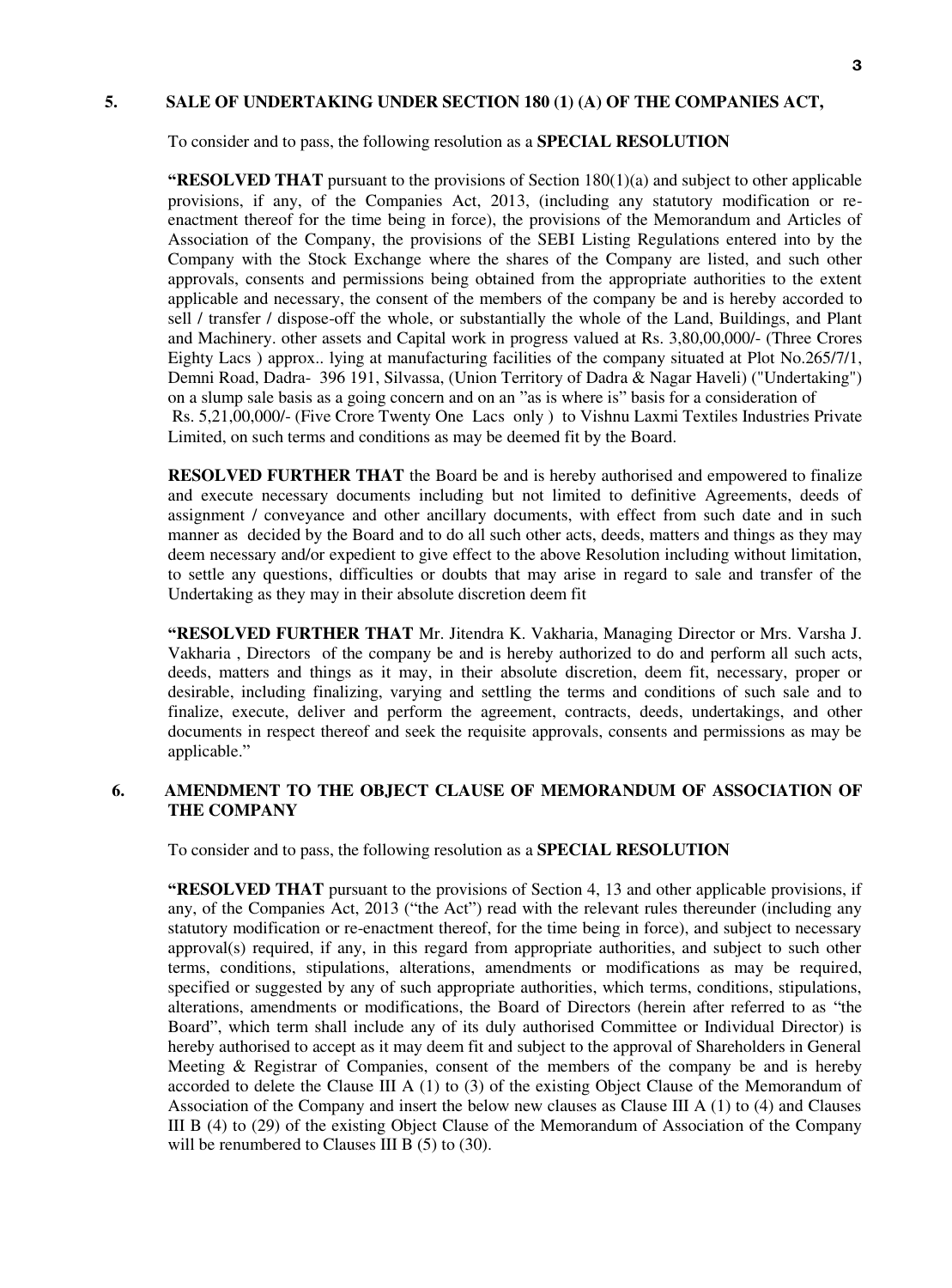### **Clause III A. THE OBJECTS TO BE PURSUED BY THE COMPANY ON ITS INCORPORATION ARE**:

1. To carry on the business of Non Banking Financial Company, hire purchase company, investment company, micro finance company, to undertake all types of leasing and hire purchase business relating to all kinds of machinery, plant, equipment, ships, vehicles, aircraft, rolling stock, factories, movable and immovable property, to arrange or syndicate leasing or hire purchase, business, to undertake bills discounting business, to purchase, finance discount, re-discount, bills of exchange, to act as a discount and acceptance house, to arrange acceptance or co-acceptance of bills, to undertake real estate business, to buy, sell, finance the buying and selling and trading in immovable property, land, buildings and factories, to borrow, to lend, to negotiate loans, to transact business as promoters, financiers, monetary agents.

2. To act a financiers with the objects of financing Industrial Enterprise, to lend or deal with the money either with or without interest or security including to current or deposit account with any bank or banks other person or persons upon such terms, condition and manner as may from time to time be determined and to receive money on deposit that the Company shall not do any banking business as defined under the Banking Regulations Act, 1949, subject to the provisions of the Act and directives issued by the Reserve Bank of India.

3. To carry on business as an investment Company and to lend and advance money or give credit to such persons or companies and on such terms and conditions whether secured or unsecured and to advance loans to persons and companies against shares, bonds, debentures and other securities of an open margin account of clients.

4. To carry on the business of an investment company for that purpose to invest in, acquires, underwrite, subscribe for, hold shares, bonds, stocks, debentures, debenture stock issued or guaranteed by and company constituted and carrying on the business in India or elsewhere, any government, state, sovereign, central or provincial commissioners, port trust public, body or authority, supreme, municipal, local or otherwise whether, in India or elsewhere.

**RESOLVED FURTHER THAT** Heading of the Part A of Clause III of Memorandum of Association i.e. "THE MAIN OBJECTS OF THE COMPANY TO BE PURSUED BY THE COMPANY ON ITS INCORPORATION " substituted with the Heading "THE OBJECTS TO BE PURSUED BY THE COMPANY ON ITS INCORPORATION are".

**RESOLVED FURTHER THAT** Heading of Part B of Clause III of Memorandum of Association i.e. "THE OBJECTS INCIDENTAL OR ANCILLARY TO THE ATTAINMENT OF THE MAIN OBJECTS ARE" substituted with the Heading "MATTERS WHICH ARE NECESSARY FOR FURTHERANCE OF THE OBJECTS SPECIFIED IN CLAUSE III(A) ARE".

**RESOLVED FURTHER THAT** the words at the beginning of the Memorandum of Association and before Clause I "(THE COMPANIES ACT, 1956)" be and is hereby substituted by the words "THE COMPANIES ACT, 2013,

**RESOLVED FURTHER THAT** the existing Clause III (C) – Other Objects of the Memorandum of Association be and is hereby deleted in its entirety

**RESOLVED FURTHER THAT** consequent to above, all the clauses of Memorandum of Association be renumbered accordingly

**RESOLVED FURTHER THAT** the existing Memorandum of Association of the Company, duly modified as aforesaid, or as suggested by any appropriate authority and accepted by the Board, be adopted as the Memorandum of Association of the Company"

**"RESOLVED FURTHER THAT** any Director or Key Managerial Personnel of the Company, be and are hereby severally authorized to make, sign and execute and file necessary applications, forms,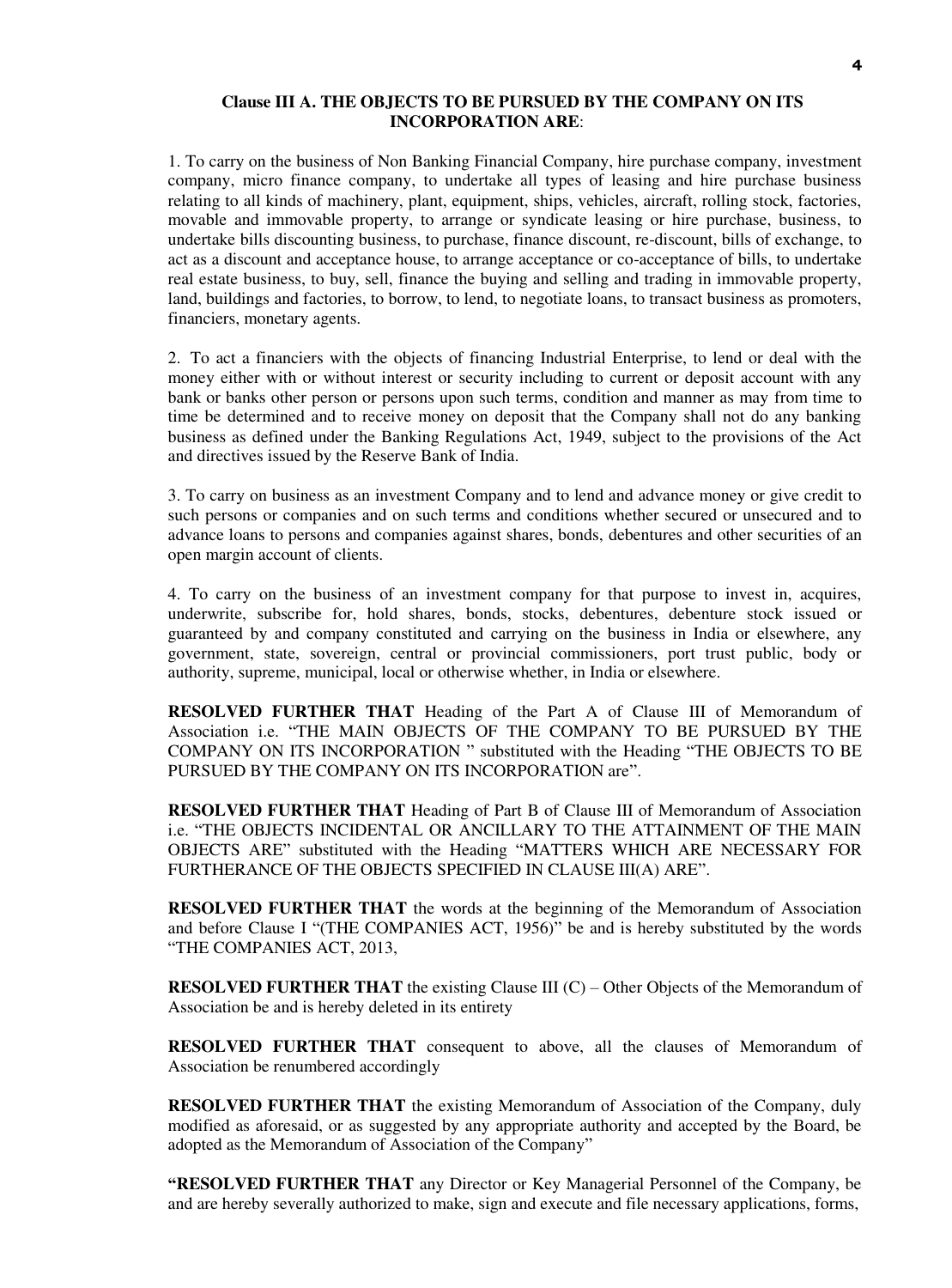papers, documents and information as may be considered necessary or expedient including appointing attorney/s or authorized representatives under appropriate Letter/s of Authority/ies, to appear before the office of the Ministry of Corporate Affairs/Registrar of Companies, Stock Exchange(s) where securities of the Company are listed and other Regulatory or Statutory Authority/ies, as may be required from time to time and to do all such acts, deeds and things including settling and finalizing all issues that may arise in this regard in order to give effect to the abovementioned resolution and to delegate all or any of the powers conferred herein as they may, in their absolute discretion, deem fit."

## **7. ALTERATION OF LIABILITY CLAUSE OF MEMORANDUM OF ASSOCIATION OF THE COMPANY**

To consider and to pass, the following resolution as a **SPECIAL RESOLUTION**

**"RESOLVED THAT** pursuant to the provisions of Section 4, 13 and other applicable provisions, if any, of the Companies Act, 2013 ("the Act") read with the relevant rules thereunder (including any statutory modification or re-enactment thereof, for the time being in force), and subject to necessary approval(s) required, if any, in this regard from appropriate authorities and subject to such other terms, conditions, stipulations, alterations, amendments or modifications as may be required, specified or suggested by any of such appropriate authorities, which terms, conditions, stipulations, alterations, amendments or modifications, the Board of Directors (herein after referred to as "the Board", which term shall include any of its duly authorised Committee or Individual Director) is hereby authorised to accept as it may deem fit, the consent of the members of the company be and is hereby accorded to replace and substitute the existing Clause IV of Memorandum of Association with the following Clause:

## **IV. The liability of member(s) is limited and this liability is limited to the amount unpaid, if any, on shares held by them:**

**"RESOLVED FURTHER THAT** any one of the Directors or Key Managerial Personnel of the Company, be and is authorized to make, sign and execute and file necessary applications, forms, papers, documents and information as may be considered necessary or expedient including appointing attorney/s or authorized representatives under appropriate Letter/s of Authority/ies to appear before the office of the Ministry of Corporate Affairs/Registrar of Companies, Stock  $Exchange(s)$  where securities of the Company are listed and other Regulatory or Statutory Authority/ies as may be required from time to time and to do all such acts, deeds and things including settling and finalizing all issues that may arise in this regard in order to give effect to the above mentioned resolution and to delegate all or any of the powers conferred herein as they may, in their absolute discretion, deem fit."

## **8. APPROVE THE NAME CHANGE OF THE COMPANY**

To consider and to pass, the following resolution as a **SPECIAL RESOLUTION** 

**"RESOLVED THAT** pursuant to the provisions of Section 4, 13,14 and other applicable provisions, if any, of the Companies Act, 2013 ("the Act") read with the relevant rules thereunder (including any statutory modification or re-enactment thereof, for the time being in force), and subject to necessary approval(s) required, if any, in this regard from appropriate authorities, including Regulation 45 of the Securities Exchange Board of India (Listing Obligations and Disclosure Requirements) Regulations, 2015, the Memorandum of Association and Articles of Association of the Company and subject to such other terms, conditions, stipulations, alterations, amendments or modifications as may be required, specified or suggested by any of such appropriate authorities, which terms, conditions, stipulations, alterations, amendments or modifications, the Board of Directors (herein after referred to as "the Board", which term shall include any of its duly authorised Committee or Individual Director) is hereby authorised to accept as it may deem fit, consent of the Members of the Company be and is hereby accorded for change of name of the Company from "**EVERLON SYNTHETICS LIMITED** " to "**EVERLON FINANCIALS LIMITED**" or any other name as may be approved by the Registrar of Companies.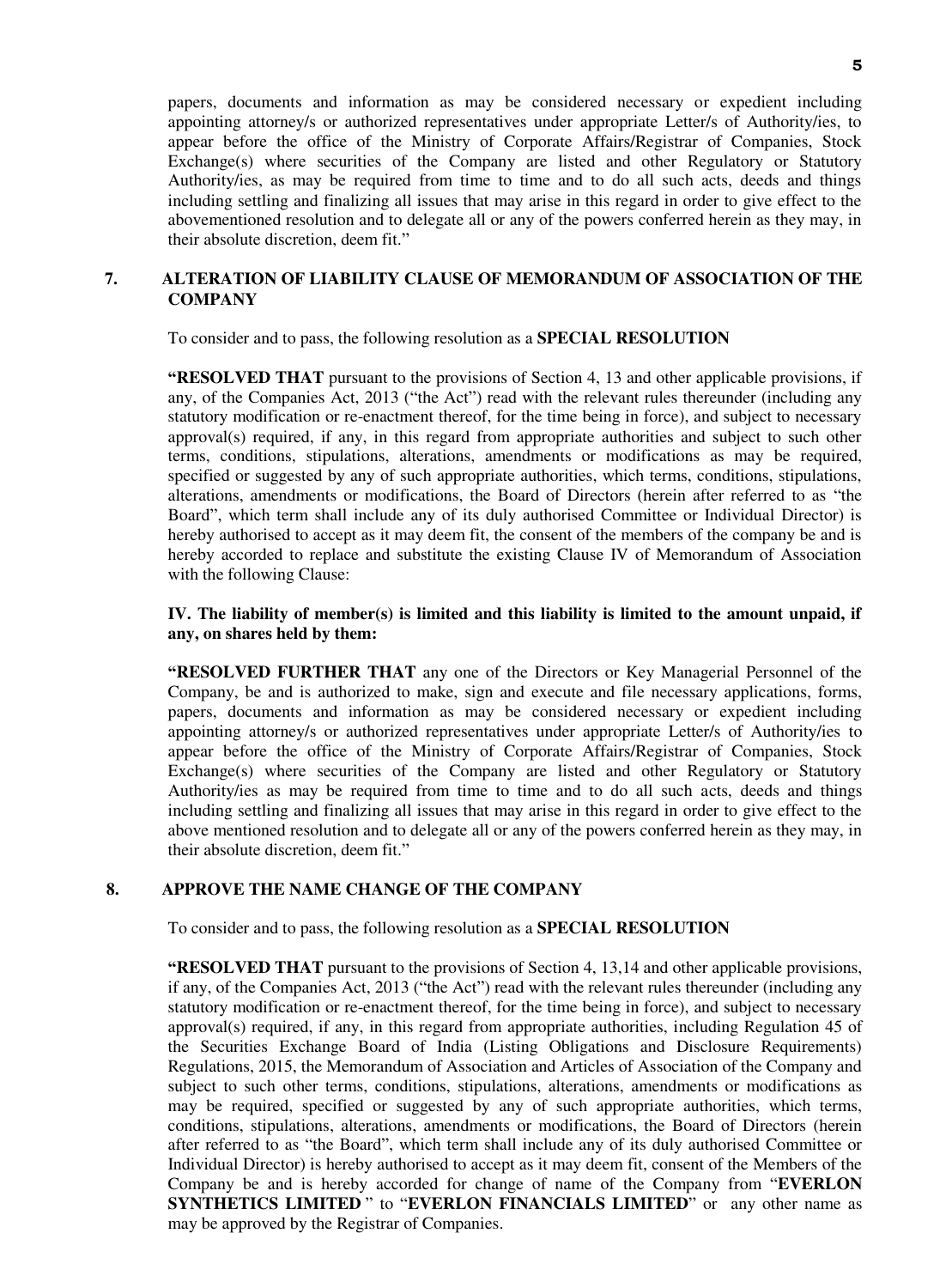**"RESOLVED FURTHER THAT** upon the receipt of fresh Certificate of Incorporation upon change of name, the name "**EVERLON SYNTHETICS LIMITED**" wherever appears in the Memorandum of Association and Articles of Association and other documents and papers of the Company be substituted with "**EVERLON FINANCIALS LIMITED**" or any other name as may be approved by the Registrar of Companies".

**"RESOLVED FURTHER THAT** any Director or Key Managerial Personnel of the Company, be and are hereby severally authorized to make, sign and execute and file necessary applications, forms, papers, documents and information's as may be considered necessary or expedient including appointing attorney/s or authorized representatives under appropriate Letter/s of Authority/ies, to appear before the office of the Ministry of Corporate Affairs/Registrar of Companies, Stock Exchange(s) where securities of the Company are listed and other Regulatory or Statutory Authority/ies, as may be required from time to time and to do all such acts, deeds and things including settling and finalizing all issues that may arise in this regard in order to give effect to the above mentioned resolution and to delegate all or any of the powers conferred herein as they may, in their absolute discretion, deem fit."

## **9. ADOPTION OF NEW SET OF ARTICLES OF ASSOCIATION OF THE COMPANY.**

To consider and to pass the following resolution as a **SPECIAL RESOLUTION**

**"RESOLVED THAT** pursuant to Sections 5, 14 and other applicable provisions, if any, of the Companies Act, 2013 and rules and regulations issued thereunder, provisions of the Securities Exchange Board of India (Listing Obligations and Disclosure Requirements) Regulations, 2015, and subject to such approvals, consents and sanctions as may be required from appropriate authorities, if any, the consent of the members of the company be and is hereby accorded for adopting a new set of articles of association, a draft of which is tabled before the members in substitution and to the entire exclusion of the existing articles of association of the Company

**"RESOLVED FURTHER THAT** the Board of Directors of the Company be and are hereby authorised to do all such acts, deeds and things as may be required for giving effect to this Resolution and to settle all questions, difficulties or doubts that may arise in this regard at any stage without requiring the Board to secure any further consent or approval of the Members of the Company to the end and intent that they shall be deemed to have given their approval thereto expressly by the authority of this Resolution."

Place:- Mumbai Date:- 21/07/2021 **By order of the Board of Directors For Everlon Synthetics Limited** 

**Sd/** 

**Jitendra. K. Vakharia Managing Director (DIN00047777)**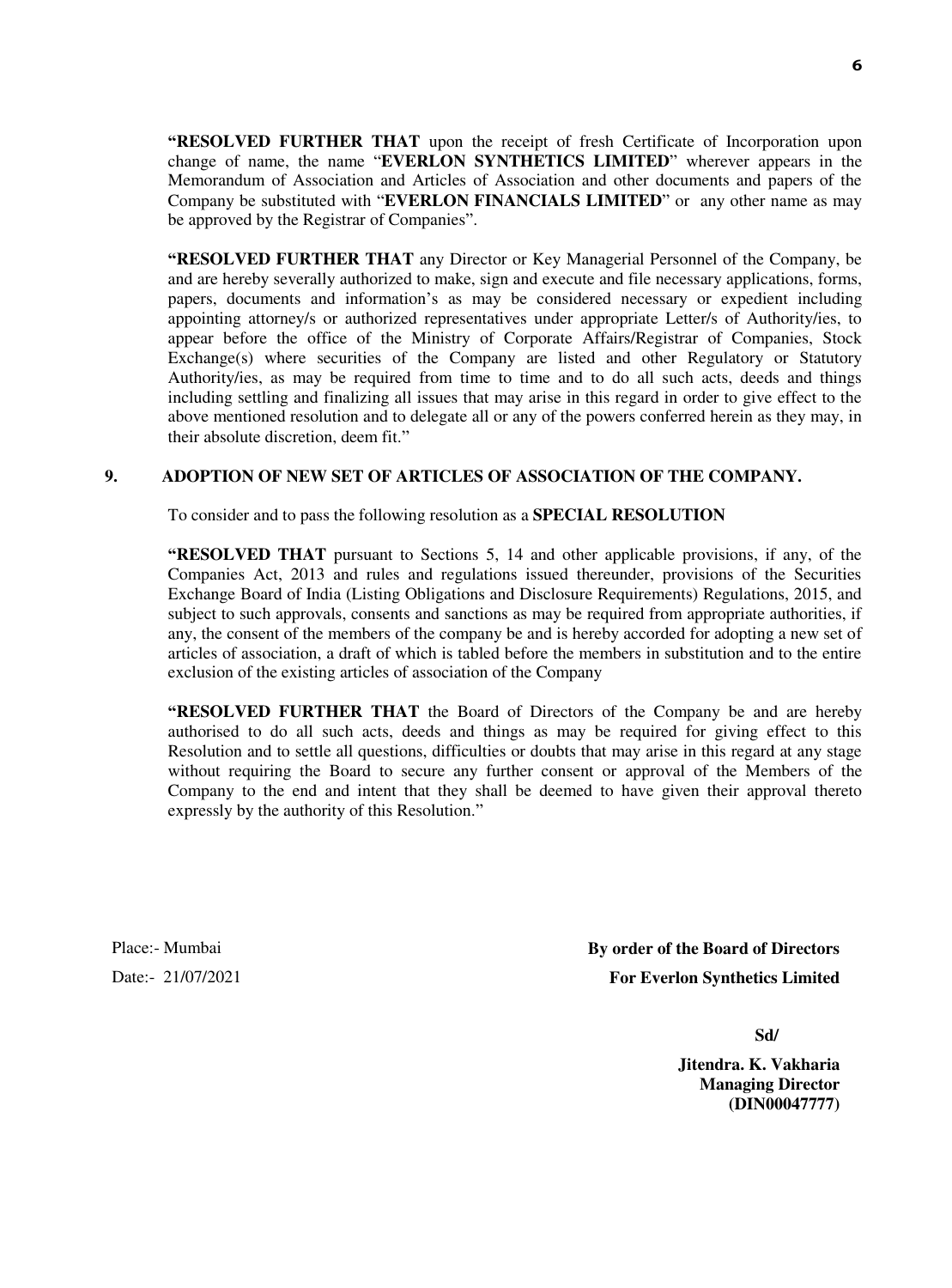## **NOTES**

- 1. Considering the present Covid-19 pandemic, the Ministry of Corporate Affairs ("MCA") has vide its circular dated 5th May, 2020 read together with circulars dated 8th April, 2020, 13th April, 2020 and 13th January, 2021 (collectively referred to as "MCA Circulars") and the Securities and Exchange Board of India ("SEBI") has vide its circular dated 12th May, 2020 read together with circular dated 15th January, 2021 (collectively referred to as "SEBI Circulars") permitted convening the Annual General Meeting ("AGM" / "Meeting") through Video Conferencing ("VC") or Other Audio Visual Means ("OAVM"), without the physical presence of the members at a common venue. In accordance with the MCA Circulars, the SEBI Circulars, provisions of the Companies Act, 2013 ('the Act') and the Securities and Exchange Board of India (Listing Obligations and Disclosure Requirements) Regulations, 2015 ( "SEBI Listing Regulations"), the AGM of the Company is being held through VC / OAVM. The deemed venue for the AGM shall be the Registered Office of the Company.
- 2. A statement pursuant to Section 102(1) of the Act, relating to the Special Business to be transacted at the AGM is annexed hereto.
- 3. Generally, a member entitled to attend and vote at the meeting is entitled to appoint a proxy to attend and vote on a poll instead of himself and the proxy need not be a member of the Company. Since this AGM is being held through VC / OAVM pursuant to the MCA Circulars, physical attendance of members has been dispensed with. Accordingly, the facility for appointment of proxies by the members will not be available for the AGM and hence the Proxy Form and Attendance Slip are not annexed hereto.
- 4. Since the AGM will be held through VC/ OAVM, the route map of the venue of the Meeting is not annexed hereto.
- 5. In terms of the provisions of Section 152 of the Act, Smt. Varsha J. Vakharia, Director of the Company, retire by rotation at the Meeting and being eligible offers herself for re-appointment.
- 6. The relevant details, pursuant to Regulation 26(4) and 36(3) of the SEBI Listing Regulations and Secretarial Standards on General Meeting issued by the Institute of Company Secretaries of India, in respect of Directors seeking appointment / re-appointment at this Meeting are provided in the "Annexure" to the Notice and Brief profile of New Statutory Auditor M/s. B. L. Dasharda and Associates, is provided in the Annexure attached at the end of Notice.
- 7. Institutional / Corporate Shareholders (i.e. other than individuals / HUF,NRI, etc.) are required to send scanned copy (PDF/JPG Format) of its Board or governing body resolution/authorization etc., authorizing its representative to attend the AGM through VC / OAVM on its behalf and to vote through remote evoting. The said resolution/authorization shall be sent to the Scrutinizers mail **sanjayrd65@gmail.com** by email through its registered email address with a copy marked to [evoting@nsdl.co.in.](mailto:evoting@nsdl.co.in)
- 8. As per Regulation 40 of SEBI Listing Regulations, as amended, securities of listed companies can be transferred only in dematerialized from with effect from 1<sup>st</sup> April, 2019, except in case of request received for transmission or transposition of securities. In view of this and to eliminate all risks associated with physical shares and for ease of portfolio management, members holding shares in physical form are requested to consider converting their holding to dematerialized form. members can contact the Company or Company's Registrars and Transfer Agents, Link Intime India Pvt. Ltd...
- 9. The Register of Members and Share Transfer Register of the Company will remain closed from **Tuesday, August 24, 2021 to Saturday, August 28, 2021** (both days inclusive).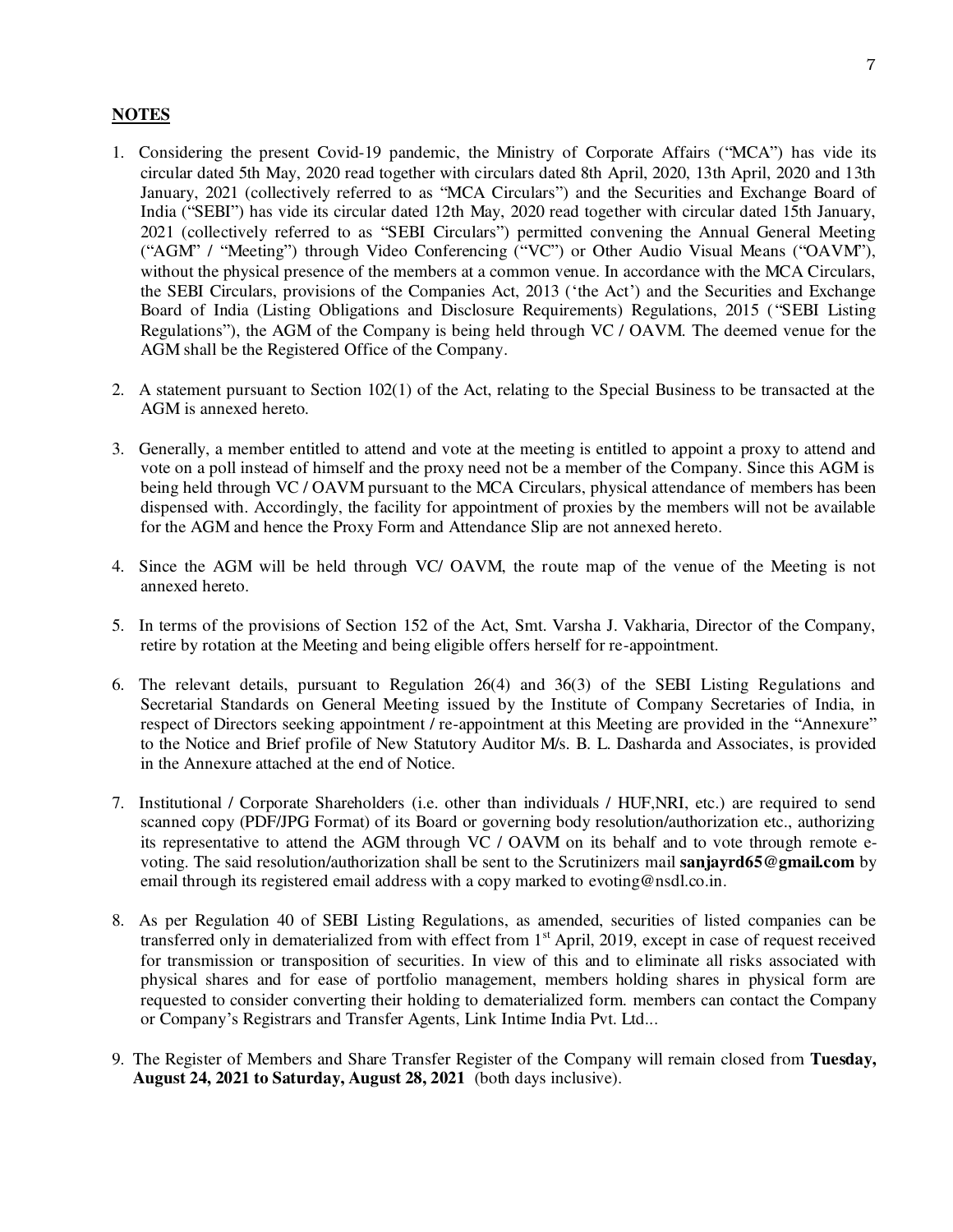10.The Members are requested to:

- i) Intimate immediately any change in their address to Company's Registrar and Share Transfer Agents M/s. Link Intime India Pvt. Ltd., C 101, 247 Park, L B S Marg, Vikhroli (West) Mumbai – 400 083. Members holding shares in the electronic form are advised to inform change in address directly to their respective depository participants.
- ii) Quote their Folio No. /Client ID No. in their correspondence with the Company/ Registrar and Share Transfer Agents.
- iii) Send their queries at least 10 days in advance so that the required information can be made available at the meeting.
- v) Intimate Registrar and Share Transfer Agents M/s. Link Intime India Pvt. Ltd. for consolidation of their folios, in case they are having more than one folio.
- 11. To support the "**Green Initiative for Paperless Communications"** Members who have not yet registered their email ids are requested to register the same with their DPs in case the shares are held in electronic form and with Company's RTA in case the shares are held in physical form.
- 12. In case of joint holders, the Members whose name appears as the first holder in the order of names as per the Register of Members of the Company will be entitled to vote at the AGM.
- 13. In compliance with the aforesaid MCA Circulars and SEBI Circular , Notice of the AGM along with the Annual Report 2020-21 is being sent only through electronic mode to those Members whose email address are registered with Company/Depositories. Members may note that the Notice and Annual Report 2020-21 will also be available on the Company's website [www.everlon.in](http://www.everlon.in/) Website of Stock Exchange i.e. BSE Limited at [www.bseindia.com](http://www.bseindia.com/) and on the website of NSDL htttps://www.evoting.nsdl.com.
- 14. Members attending the AGM through VC / OAVM shall be counted for the purpose of reckoning the quorum under Section 103 of the Act.
- 15. The Company has engaged the services of The National Securities Depository Limited ("NSDL") for facilitating remote e-voting for the said meeting to be held on **Saturday, August 28, 2021, at 11.00 a.m** .The Shareholders are requested to follow the instructions mentioned in Note below.
- 16. The voting by Shareholders through the remote e-voting shall commence at **9.00 a.m. on Wednesday, August 25, 2021 and shall close at 5.00 p.m. on Friday, August 27, 2021**. During this period, Members holding shares either in physical form or in dematerialized form, as on **Saturday, August 21, 2021** i.e. **cutoff date**, may cast their vote electronically. The remote e-voting module shall be disabled by NSDL for voting thereafter. Those Members, who will be present in the Meeting through VC / OAVM facility and have not cast their vote on the Resolution through remote e-voting and are otherwise not barred from doing so, shall be eligible to vote through e-voting system during the Meeting.
- 17. The Shareholders of the Company can opt only one mode for voting i.e. remote e-voting or voting during the Meeting. Once the vote on the resolution is cast by an equity shareholder, he or she will not be allowed to change it subsequently.
- 18. The Shareholders of the Company attending the Meeting, who have not cast their vote through remote evoting shall be entitled to exercise their vote during the Meeting by VC/ OAVM. Equity shareholders who have cast their votes through remote e-voting may attend the Meeting but shall not be entitled to cast their vote during the Meeting.
- 19. Voting rights shall be reckoned on the paid-up value of shares registered in the name of the Member / beneficial owner as on the cut-off date i.e. **Saturday,August 21, 2021**.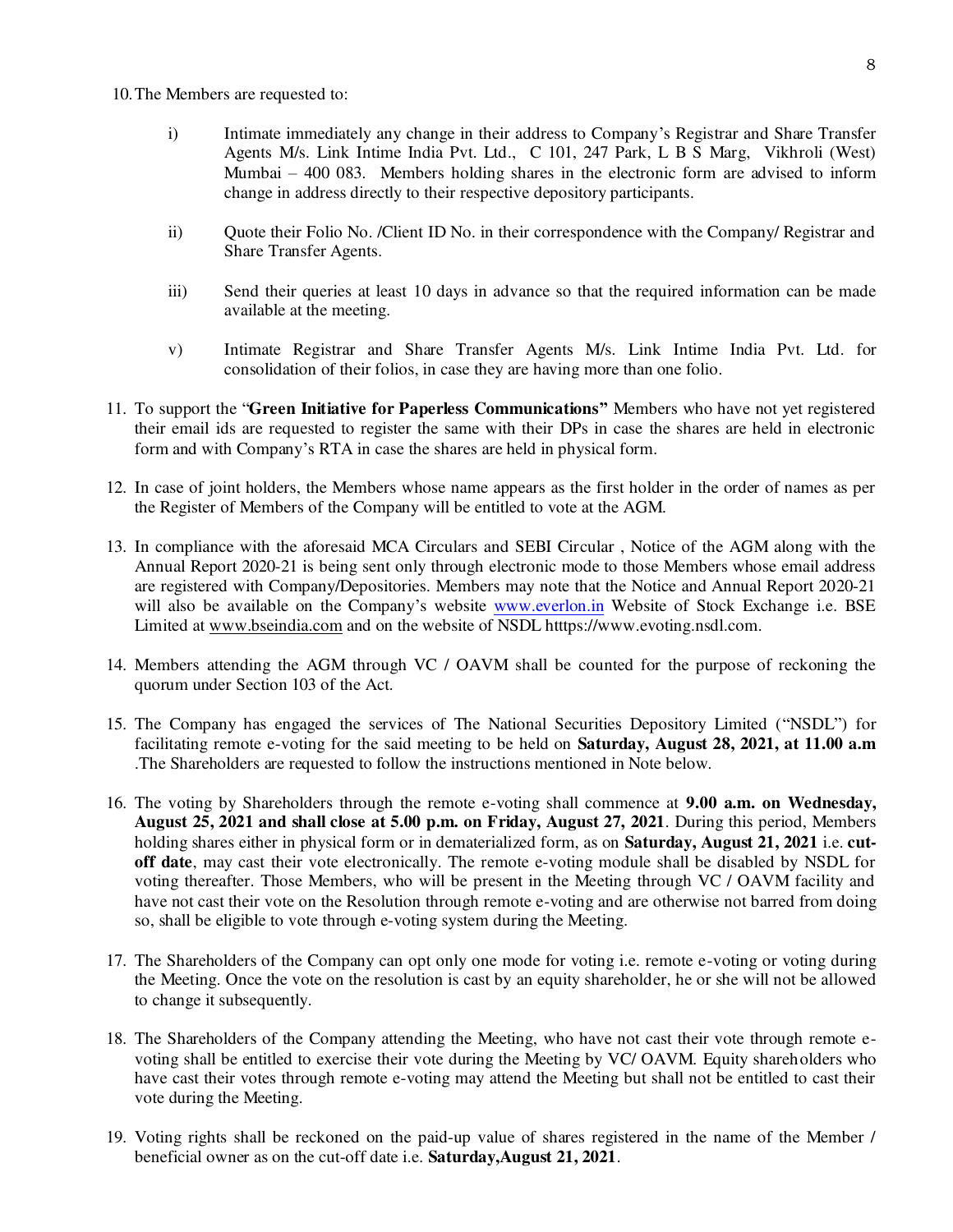- 20. The Members whose names appear in the Register of Members / list of beneficial owners as on the cut-off date i.e. **August 21, 2021** only shall be entitled to vote on the resolutions set out in this Notice. Any person who is not a Member as on the cut-off date should treat this Notice for information purposes only.
- 21. Any person, who acquires shares of the Company and become member of the Company after emailing of the notice and holding shares as of the cut-off date i.e **Saturday**, **August 21, 2021** , may obtain the login ID and password by sending a request at email ID evoting@nsdl.co.in or RTA email ID e-Voting @sharexindia.com and [support@sharexindia.com](mailto:support@sharexindia.com)
- 22. However, if you are already registered with NSDL for remote e-voting then you can use your existing user ID and password for casting your vote. If you forgot your password, you can reset your password by using "Forgot User Details/Password" option available on www.evoting.nsdl.com or contact at the following toll free no.: 1800-222-990.
- 23. Any queries/ grievances in relation to the voting by e-voting may be addressed to the Company Secretary of the Company through email at **everlonsynthetics@gmail.com**, or may be addressed to NSDL at evoting.nsdl.co.in.
- 24. The helpline number regarding any query/assistance for participation in the AGM through VC is 1800‐222‐990
- 25. The Board of Directors has appointed Mr. Sanjay Dholakia (Membership No. Membership No. 2655, C.P. NO. 1798) of Sanjay Dholakia & Associates, Practicing Company Secretaries as the Scrutinizer to scrutinize the voting during the AGM and remote e-voting process in a fair and transparent manner.

### 26.**Instructions for e-Voting and joining the AGM are as follows**:

### **A. VOTING THROUGH ELECTRONIC MEANS**

i) Pursuant to Section 108 of the Companies Act, 2013, Rule 20 of the Companies (Management and Administration) Rules, 2014, as amended and Regulation 44 of Listing Regulations, the Company is pleased to provide the facility to Members to exercise their right to vote on the resolutions proposed to be passed at AGM by electronic means. The Members, whose names appear in the Register of Members / list of Beneficial Owners as on **Saturday, August 21, 2021**, being the cut-off date, are entitled to vote on the Resolutions set forth in this Notice. Members may cast their votes on electronic voting system from any place other than the venue of the meeting (remote e‐voting).

ii) The remote e‐voting period will commence at **9.00 a.m. on Wednesday, August 25, 2021 and shall close at 5.00 p.m. on Friday, August 27, 2021**. The remote e-voting module shall be disabled by NSDL for voting thereafter In addition, the facility for voting through electronic voting system shall also be made available at the AGM and the Members attending the AGM who have not cast their vote by remote e‐voting shall be eligible to vote at the AGM.

iii) The Company has appointed Mr. Sanjay Dholakia Practicing Company Secretary, to act as the Scrutinizer, to scrutinize the entire e‐voting process in a fair and transparent manner. The Members desiring to vote through remote e‐voting are requested to refer to the detailed procedure given in the Notice. Members whose email ids are not registered with the depositories for procuring user id and password and registration of email ids for e‐voting for the resolutions are requested to refer the instructions provided in the Notice.

iv) Members who are present in meeting through video conferencing facility and have not casted their vote on resolutions through remote e-voting, shall be allowed to vote through e-voting system during the meeting.

v) Any person holding shares in physical form and non-individual shareholders, who acquires shares of the Company and becomes a Member of the Company after sending of the Notice and holding shares as of the cutoff date, may obtain the login ID and password by sending a request at evoting@nsdl.co.in. However, if he /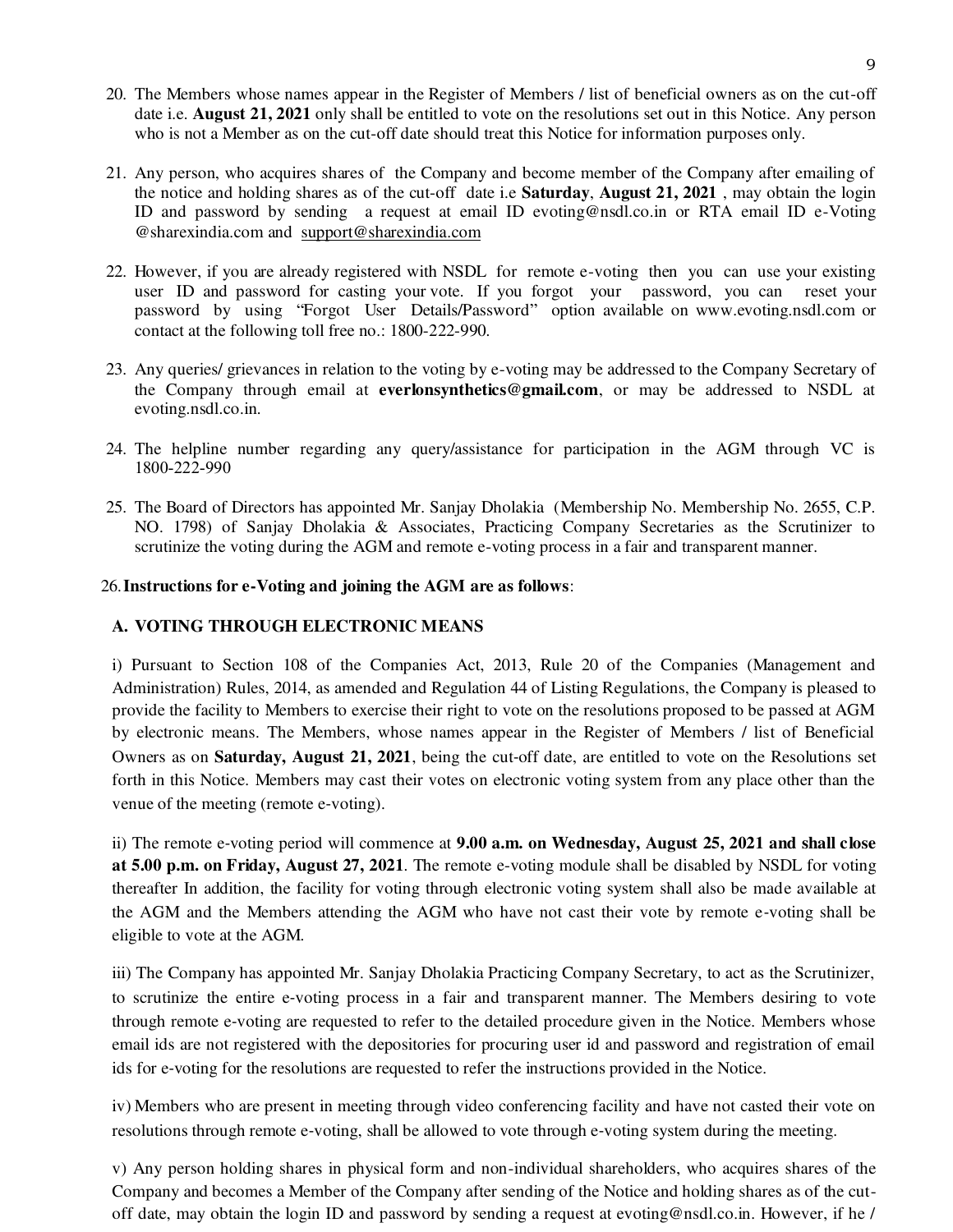she is already registered with NSDL for remote e-Voting then he /she can use his / her existing User ID and password for casting the vote.

In case of Individual Shareholders holding securities in demat mode and who acquires shares of the Company and becomes a Member of the Company after sending of the Notice and holding shares as of the cut-off date may follow steps mentioned below under "Login method for remote e-Voting and joining virtual meeting for Individual shareholders holding securities in demat mode."

vi) The details of the process and manner for remote e-Voting are explained herein below:

# **How do I vote electronically using NSDL e-Voting system?**

The way to vote electronically on NSDL e-Voting system consists of "Two Steps" which are mentioned below:

# **Step 1: Access to NSDL e-Voting system**

## **A) Login method for e-Voting and joining virtual meeting for Individual shareholders holding securities in demat mode:-**

In terms of SEBI circular dated December 9, 2020 on e-Voting facility provided by Listed Companies, Individual shareholders holding securities in demat mode are allowed to vote through their demat account maintained with Depositories and Depository Participants. Shareholders are advised to update their mobile number and email Id in their demat accounts in order to access e-Voting facility.

| Login method for Individual shareholders holding securities in demat mode is given below: |  |
|-------------------------------------------------------------------------------------------|--|
|                                                                                           |  |
|                                                                                           |  |

| <b>Type of shareholders</b>                                                  | <b>Login Method</b>                                                                                                                                                                                                                                                                                                                                                                                                                                                                                                                                                                                                                                                                                                                                                                                                                 |  |
|------------------------------------------------------------------------------|-------------------------------------------------------------------------------------------------------------------------------------------------------------------------------------------------------------------------------------------------------------------------------------------------------------------------------------------------------------------------------------------------------------------------------------------------------------------------------------------------------------------------------------------------------------------------------------------------------------------------------------------------------------------------------------------------------------------------------------------------------------------------------------------------------------------------------------|--|
| Shareholders<br>Individual<br>holding securities in demat<br>mode with NSDL. | 1. Existing <b>IDeAS</b> user can visit the e-Services website of NSDL<br>Viz. https://eservices.nsdl.com either on a Personal Computer or<br>on a mobile. On the e-Services home page click on the "Beneficial<br>Owner" icon under "Login" which is available<br>under<br>'IDeAS' section, this will prompt you to enter your existing User<br>ID and Password. After successful authentication, you will be able<br>to see e-Voting services under Value added services. Click on<br>"Access to e-Voting" under e-Voting services and you will be able<br>to see e-Voting page. Click on company name or e-Voting service<br>provider i.e. NSDL and you will be re-directed to e-Voting<br>website of NSDL for casting your vote during the remote e-Voting<br>period or joining virtual meeting $\&$ voting during the meeting. |  |
|                                                                              | If you are not registered for IDeAS e-Services, option to register is<br>2.<br>available at https://eservices.nsdl.com. Select "Register Online for<br>Portal"<br>click<br><b>IDeAS</b><br>$\alpha$<br>at<br>https://eservices.nsdl.com/SecureWeb/IdeasDirectReg.jsp                                                                                                                                                                                                                                                                                                                                                                                                                                                                                                                                                                |  |
|                                                                              | 3. Visit the e-Voting website of NSDL. Open web browser by typing<br>the following URL: https://www.evoting.nsdl.com/ either on a<br>Personal Computer or on a mobile. Once the home page of e-<br>Voting system is launched, click on the icon "Login" which is<br>available under 'Shareholder/Member' section. A new screen will<br>open. You will have to enter your User ID (i.e. your sixteen digit<br>demat account number hold with NSDL), Password/OTP and a<br>Verification Code as shown on the screen. After successful<br>authentication, you will be redirected to NSDL Depository site<br>wherein you can see e-Voting page. Click on company name or                                                                                                                                                                |  |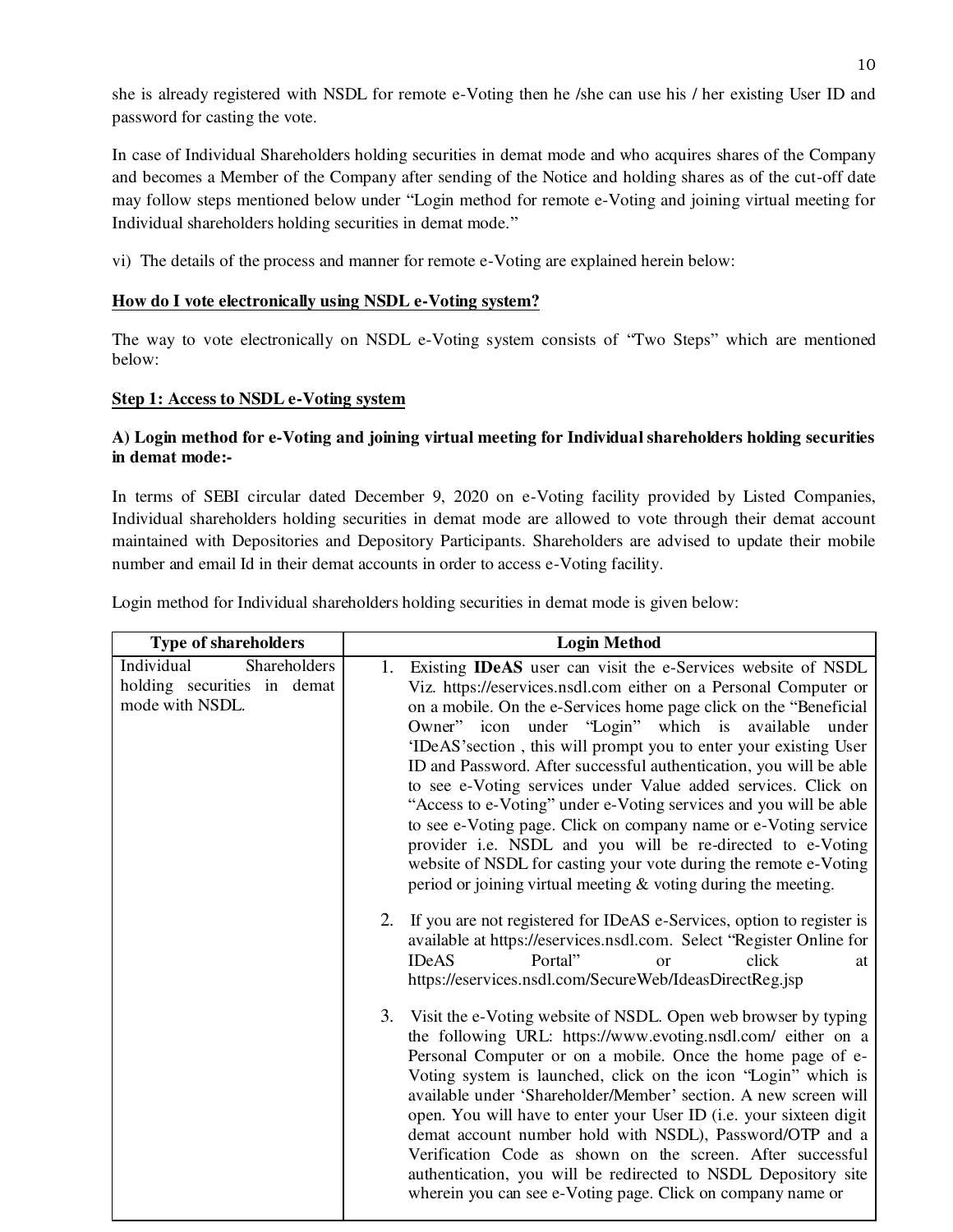| e-Voting service provider i.e. NSDL and you will be redirected to                                                                                                                                                                                                                                                                                                                                                                                                                                                                                                                                                                         |  |
|-------------------------------------------------------------------------------------------------------------------------------------------------------------------------------------------------------------------------------------------------------------------------------------------------------------------------------------------------------------------------------------------------------------------------------------------------------------------------------------------------------------------------------------------------------------------------------------------------------------------------------------------|--|
| e-Voting website of NSDL for casting your vote during the<br>remote e-Voting period or joining virtual meeting & voting during<br>the meeting.                                                                                                                                                                                                                                                                                                                                                                                                                                                                                            |  |
| 4.<br>Shareholders/Members can also download NSDL Mobile App<br>"NSDL Speede" facility by scanning the QR code mentioned<br>below for seamless voting experience.                                                                                                                                                                                                                                                                                                                                                                                                                                                                         |  |
| <b>NSDL Mobile App is available on</b>                                                                                                                                                                                                                                                                                                                                                                                                                                                                                                                                                                                                    |  |
| App Store<br>Google Play                                                                                                                                                                                                                                                                                                                                                                                                                                                                                                                                                                                                                  |  |
|                                                                                                                                                                                                                                                                                                                                                                                                                                                                                                                                                                                                                                           |  |
| 1. Existing users who have opted for Easi / Easiest, they can login<br>through their user id and password. Option will be made available<br>to reach e-Voting page without any further authentication. The<br>URL<br>for<br>login<br>Easi<br>Easiest<br>users<br>to<br>to<br>$\sqrt{2}$<br>are<br>https://web.cdslindia.com/myeasi/home/login<br>or<br>www.cdslindia.com and click on New System Myeasi.                                                                                                                                                                                                                                  |  |
| 2. After successful login of Easi/Easiest the user will be also able to<br>see the E Voting Menu. The Menu will have links of e-Voting<br>service provider i.e. NSDL. Click on NSDL to cast your vote.                                                                                                                                                                                                                                                                                                                                                                                                                                    |  |
| If the user is not registered for Easi/Easiest, option to register is<br>3.<br>available at<br>https://web.cdslindia.com/myeasi/Registration/EasiRegistration                                                                                                                                                                                                                                                                                                                                                                                                                                                                             |  |
| 4. Alternatively, the user can directly access e-Voting page by<br>providing demat Account Number and PAN No. from a link in<br>www.cdslindia.com home page. The system will authenticate the<br>user by sending OTP on registered Mobile & Email as recorded in<br>the demat Account. After successful authentication, user will be<br>provided links for the respective ESP i.e. NSDL where the e-<br>Voting is in progress.                                                                                                                                                                                                            |  |
| You can also login using the login credentials of your demat account<br>through your Depository Participant registered with NSDL/CDSL for e-<br>Voting facility. upon logging in, you will be able to see e-Voting option.<br>Click on e-Voting option, you will be redirected to NSDL/CDSL<br>Depository site after successful authentication, wherein you can see e-<br>Voting feature. Click on company name or e-Voting service provider i.e.<br>NSDL and you will be redirected to e-Voting website of NSDL for casting<br>your vote during the remote e-Voting period or joining virtual meeting $\&$<br>voting during the meeting. |  |
|                                                                                                                                                                                                                                                                                                                                                                                                                                                                                                                                                                                                                                           |  |

Important note: Members who are unable to retrieve User ID/ Password are advised to use Forget User ID and Forget Password option available at abovementioned website.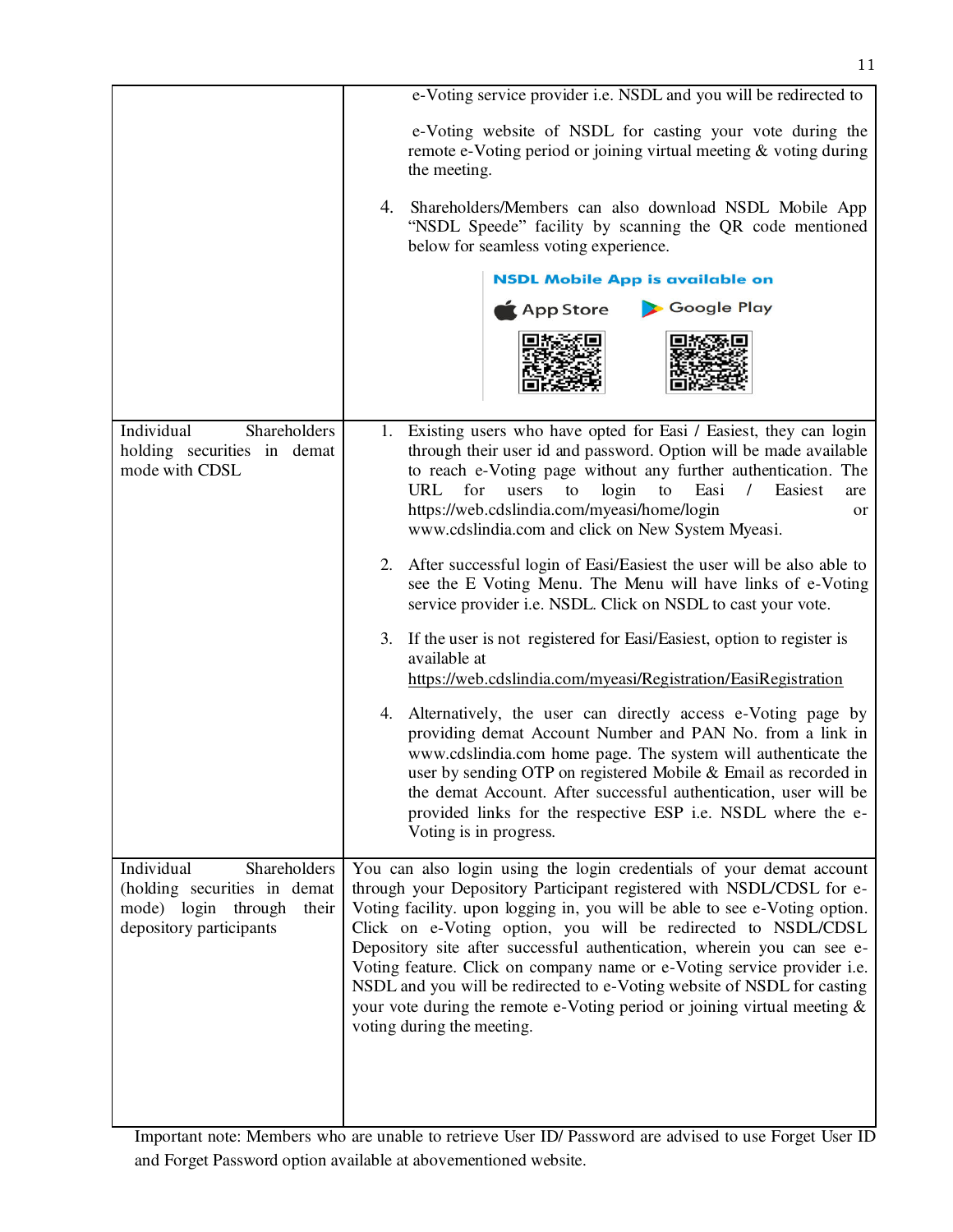# **Helpdesk for Individual Shareholders holding securities in demat mode for any technical issues related to login through Depository i.e. NSDL and CDSL**.

| Login type                                                                         | <b>Helpdesk details</b>                                                                                                                                                                              |  |
|------------------------------------------------------------------------------------|------------------------------------------------------------------------------------------------------------------------------------------------------------------------------------------------------|--|
| Individual<br><b>Shareholders</b><br>holding<br>securities in demat mode with NSDL | Members facing any technical issue in login can contact NSDL<br>helpdesk by sending a request at evoting@nsdl.co.in or call at<br>toll free no.: 1800 1020 990 and 1800 22 44 30                     |  |
| Individual<br>holding<br><b>Shareholders</b><br>securities in demat mode with CDSL | Members facing any technical issue in login can contact CDSL<br>helpdesk<br>sending<br>by<br>request<br>a a<br>at<br>helpdesk.evoting@cdslindia.com or contact at 022-23058738 or<br>022-23058542-43 |  |

B) **Login Method for e-Voting and joining virtual meeting for shareholders other than Individual shareholders holding securities in demat mode and shareholders holding securities in physical mode**.

# **How to Log-in to NSDL e-Voting website?**

- 1. Visit the e-Voting website of NSDL. Open web browser by typing the following URL: <https://www.evoting.nsdl.com/>either on a Personal Computer or on a mobile.
- 2. Once the home page of e-Voting system is launched, click on the icon "Login" which is available under 'Shareholder/Member' section.
- 3. A new screen will open. You will have to enter your User ID, your Password/OTP and a Verification Code as shown on the screen. Alternatively, if you are registered for NSDL eservices i.e. IDEAS, you can log-in at<https://eservices.nsdl.com/>with your existing IDEAS login. Once you log-in to NSDL eservices after using your log-in credentials, click on e-Voting and you can proceed to Step 2 i.e. Cast your vote electronically.
- 4. Your User ID details are given below:

| <b>Manner of holding shares i.e. Demat</b><br>(NSDL or CDSL) or Physical | Your User ID is:                                                                                                                                                               |
|--------------------------------------------------------------------------|--------------------------------------------------------------------------------------------------------------------------------------------------------------------------------|
| a) For Members who hold shares in demat<br>account with NSDL.            | 8 Character DP ID followed by 8 Digit<br>Client ID<br>For example if your DP ID is IN300*** and<br>Client ID is $12******$ then your user ID is<br>$IN300***12******$          |
| b) For Members who hold shares in demat<br>account with CDSL.            | 16 Digit Beneficiary ID<br>For example if your Beneficiary ID is<br>$12*****************$ then your user ID is<br>17**************                                             |
| c) For Members holding shares in Physical<br>Form.                       | EVEN Number followed by Folio Number<br>registered with the company<br>For example if folio number is $001***$ and<br>EVEN is 101456 then user ID<br><b>1S</b><br>101456001*** |

- 5. Password details for shareholders other than Individual shareholders are given below:
	- a) If you are already registered for e-Voting, then you can user your existing password to login and cast your vote.
	- b) If you are using NSDL e-Voting system for the first time, you will need to retrieve the 'initial password' which was communicated to you. Once you retrieve your 'initial password', you need to enter the 'initial password' and the system will force you to change your password.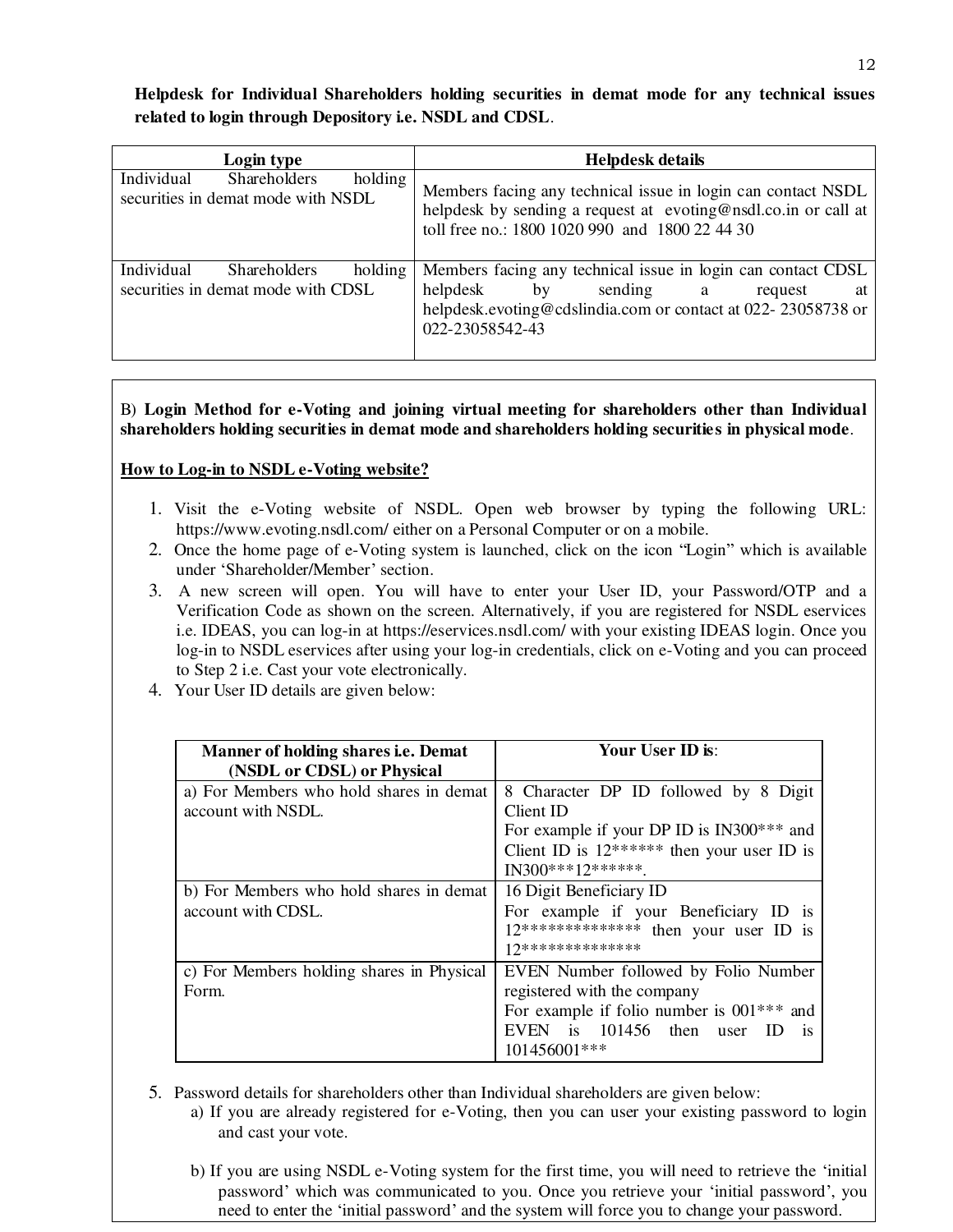- c) How to retrieve your 'initial password'?
	- (i) If your email ID is registered in your demat account or with the company, your 'initial password' is communicated to you on your email ID. Trace the email sent to you from NSDL from your mailbox. Open the email and open the attachment i.e. a .pdf file. Open the .pdf file. The password to open the .pdf file is your 8 digit client ID for NSDL account, last 8 digits of client ID for CDSL account or folio number for shares held in physical form. The .pdf file contains your 'User ID' and your 'initial password'.
	- (ii) If your email ID is not registered, please follow steps mentioned below in **process for those shareholders whose email ids are not registered**.
- 6. If you are unable to retrieve or have not received the "Initial password" or have forgotten your password:
	- a) Click on **"[Forgot User Details/Password?](https://www.evoting.nsdl.com/eVotingWeb/commonhtmls/NewUser.jsp)**"(If you are holding shares in your demat account with NSDL or CDSL) option available on www.evoting.nsdl.com.
	- b) **[Physical User Reset Password](https://www.evoting.nsdl.com/eVotingWeb/commonhtmls/PhysicalUser.jsp)**?" (If you are holding shares in physical mode) option available on [www.evoting.nsdl.com.](http://www.evoting.nsdl.com/)
	- c) If you are still unable to get the password by aforesaid two options, you can send a request at [evoting@nsdl.co.in](mailto:evoting@nsdl.co.in) mentioning your demat account number/folio number, your PAN, your name and your registered address etc.
	- d) Members can also use the OTP (One Time Password) based login for casting the votes on the e-Voting system of NSDL.
- 7. After entering your password, tick on Agree to "Terms and Conditions" by selecting on the check box.
- 8. Now, you will have to click on "Login" button.
- 9. After you click on the "Login" button, Home page of e-Voting will open.

# **Step 2: Cast your vote electronically and join General Meeting on NSDL e-Voting system**.

## **How to cast your vote electronically and join General Meeting on NSDL e-Voting system?**

- 1. After successful login at Step 1, you will be able to see all the companies "EVEN" in which you are holding shares and whose voting cycle and General Meeting is in active status.
- 2. Select "EVEN" of company for which you wish to cast your vote during the remote e-Voting period and casting your vote during the General Meeting. For joining virtual meeting, you need to click on "VC/OAVM" link placed under "Join General Meeting".
- 3. Now you are ready for e-Voting as the Voting page opens.
- 4. Cast your vote by selecting appropriate options i.e. assent or dissent, verify/modify the number of shares for which you wish to cast your vote and click on "Submit" and also "Confirm" when prompted.
- 5. Upon confirmation, the message "Vote cast successfully" will be displayed.
- 6. You can also take the printout of the votes cast by you by clicking on the print option on the confirmation page.
- 7. Once you confirm your vote on the resolution, you will not be allowed to modify your vote.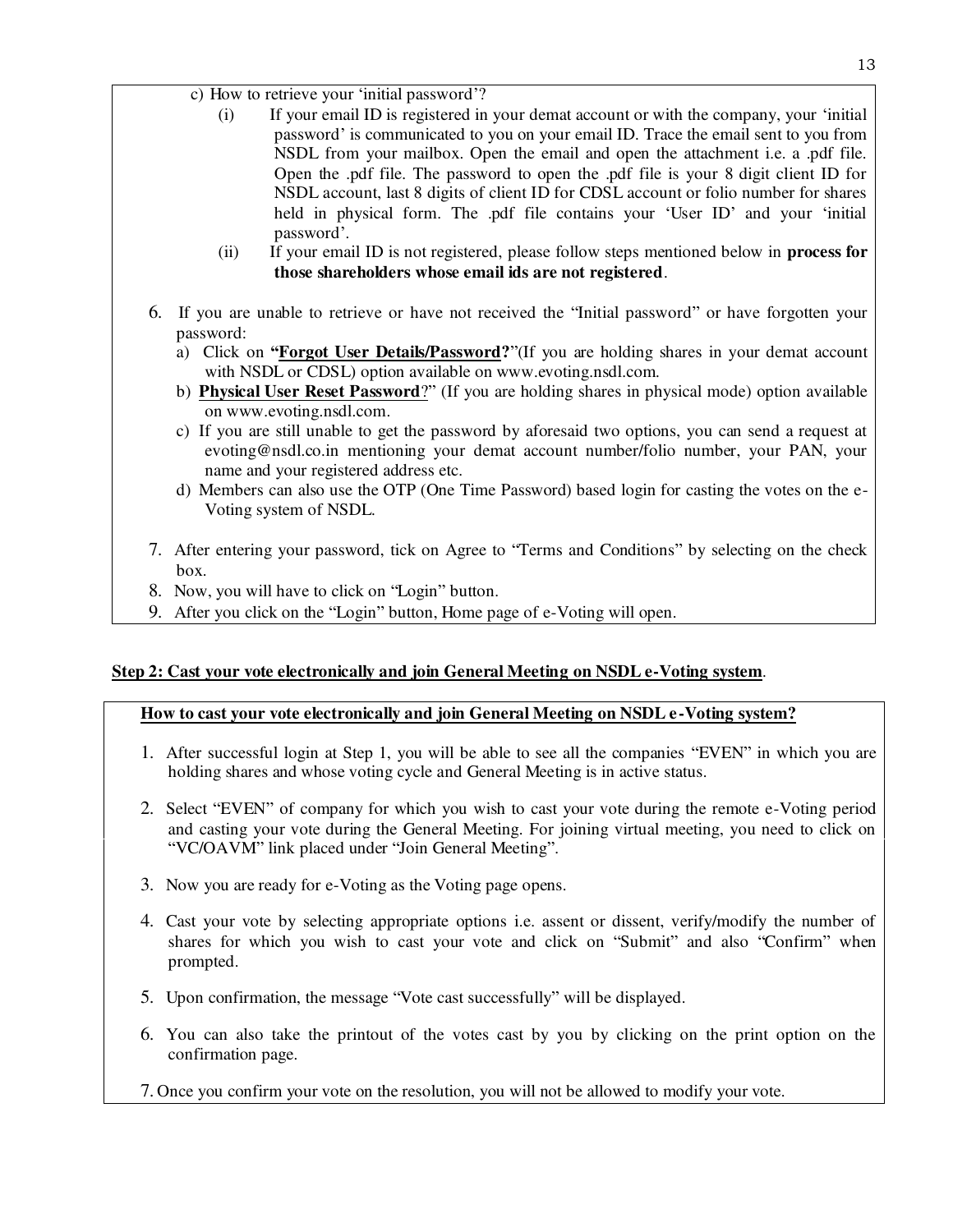## **Process for those shareholders whose email ids are not registered with the depositories for procuring user id and password and registration of e mail ids for e-voting for the resolutions set out in this notice:**

- 1. In case shares are held in physical mode please provide Folio No., Name of shareholder, scanned copy of the share certificate (front and back), PAN (self attested scanned copy of PAN card), AADHAR (self attested scanned copy of Aadhar Card) by email to **everlonsynthetics@gmail.com**
- 2. In case shares are held in demat mode, please provide DPID-CLID (16 digit DPID + CLID or 16 digit beneficiary ID), Name, client master or copy of Consolidated Account statement, PAN (self attested scanned copy of PAN card), AADHAR (self attested scanned copy of Aadhar Card) to [\(info@ferventsynergies.com.](mailto:info@ferventsynergies.com) If you are an Individual shareholders holding securities in demat mode, you are requested to refer to the login method explained at step 1 (A) i.e. Login method for e-Voting and joining virtual meeting for Individual shareholders holding securities in demat mode.
- 3. Alternatively shareholder/members may send a request to [evoting@nsdl.co.in](mailto:evoting@nsdl.co.in) for procuring user id and password for e-voting by providing above mentioned documents.
- 4. In terms of SEBI circular dated December 9, 2020 on e-Voting facility provided by Listed Companies, Individual shareholders holding securities in demat mode are allowed to vote through their demat account maintained with Depositories and Depository Participants. Shareholders are required to update their mobile number and email ID correctly in their demat account in order to access e-Voting facility.

# **THE INSTRUCTIONS FOR MEMBERS FOR E-VOTING ON THE DAY OF THE AGM ARE AS UNDER:-**

- 1. The procedure for e-Voting on the day of the AGM is same as the instructions mentioned above for remote e-voting.
- 2. Only those Members/ shareholders, who will be present in the AGM through VC/OAVM facility and have not casted their vote on the Resolutions through remote e-Voting and are otherwise not barred from doing so, shall be eligible to vote through e-Voting system in the AGM.
- 3. Members who have voted through Remote e-Voting will be eligible to attend the AGM. However, they will not be eligible to vote at the AGM.
- 4. The details of the person who may be contacted for any grievances connected with the facility for e-Voting on the day of the AGM shall be the same person mentioned for Remote e-voting.

# **INSTRUCTIONS FOR MEMBERS FOR ATTENDING THE AGM THROUGHVC/OAVM ARE AS UNDER:**

- 1. Member will be provided with a facility to attend the AGM through VC/OAVM through the NSDL e-Voting system. Members may access by following the steps mentioned above for Access to NSDL e-Voting system. After successful login, you can see link of "VC/OAVM link" placed under "Join General meeting" menu against company name. You are requested to click on VC/OAVM link placed under Join General Meeting menu. The link for VC/OAVM will be available in Shareholder/Member login where the EVEN of Company will be displayed. Please note that the members who do not have the User ID and Password for e-Voting or have forgotten the User ID and Password may retrieve the same by following the remote e-Voting instructions mentioned in the notice to avoid last minute rush.
- 2. Members are encouraged to join the Meeting through Laptops for better experience.
- 3. Further Members will be required to allow Camera and use Internet with a good speed to avoid any disturbance during the meeting.
- 4. Please note that Participants Connecting from Mobile Devices or Tablets or through Laptop connecting via Mobile Hotspot may experience Audio/Video loss due to Fluctuation in their respective network. It is therefore recommended to use Stable Wi-Fi or LAN Connection to mitigate any kind of aforesaid glitches.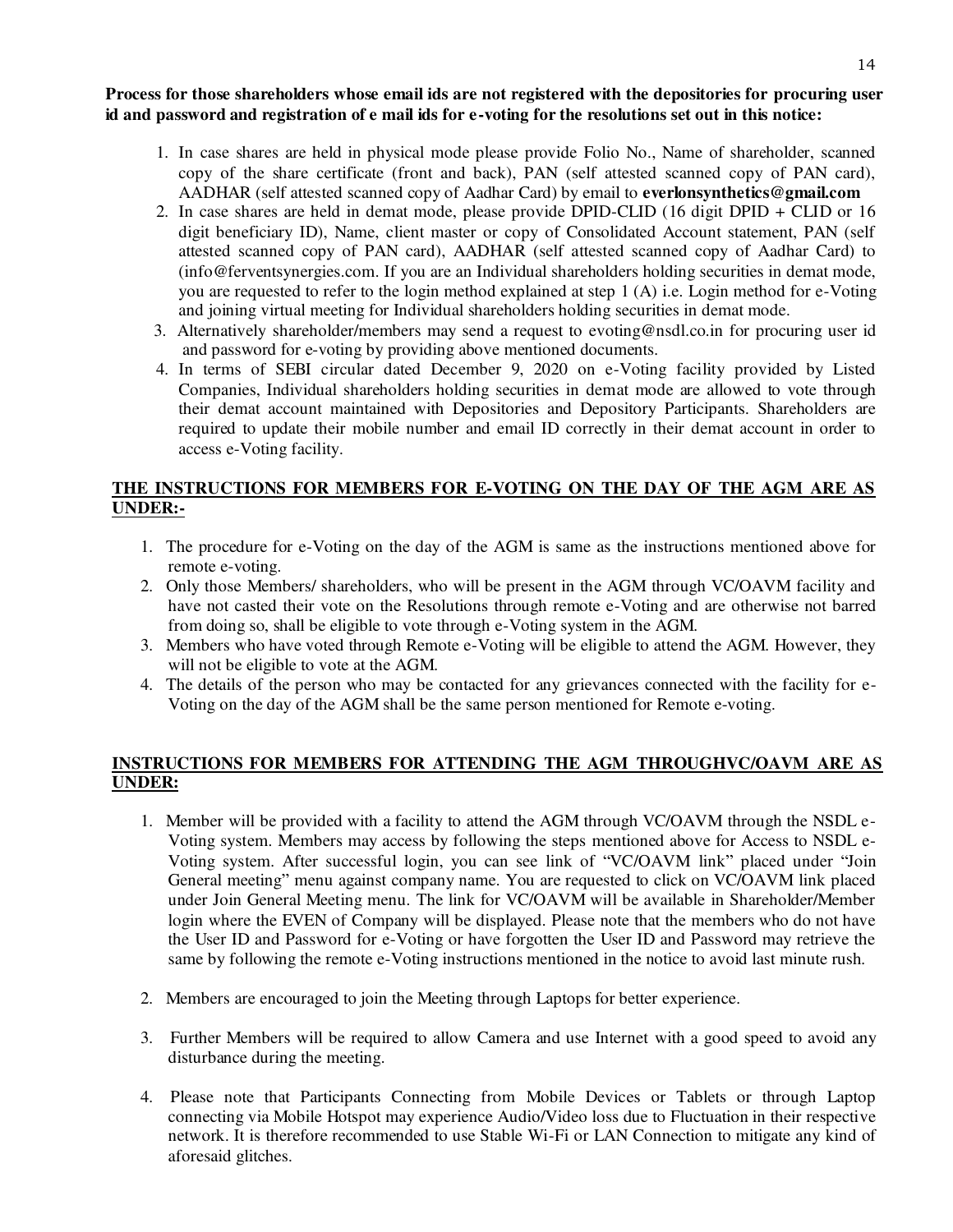5. Shareholders who would like to express their views/have questions may send their questions in advance mentioning their name demat account number/folio number, email id, mobile number at **everlonsynthetics@gmail.com**. The same will be replied by the company suitably.

### **General Guidelines and Other Instructions:**

1. The Scrutinizer shall, immediately after the conclusion of voting at the AGM, unblock the votes cast through remote e-Voting (votes cast during the AGM and votes cast through remote e-Voting) and make, not later than 48 hours of conclusion of the AGM, a consolidated Scrutinizer's Report of the total votes cast in favour or against, if any, to the Chairman or a person authorised by him in writing, who shall countersign the same.

2. The result declared along with the Scrutinizer's Report shall be places on the Company's website at [www.everlon.com](http://www.everlon.com/) and on the website of NSDL [https://www.evoting.nsdl.com](https://www.evoting.nsdl.com/) immediately. The Company shall simultaneously forward the results to BSE Limited where the shares of the Company are listed.

3. It is strongly recommended not to share your password with any other person and take utmost care to keep your password confidential. Login to the e-voting website will be disabled upon five unsuccessful attempts to key in the correct password. In such an event, you will need to go through the "[Forgot User](https://www.evoting.nsdl.com/eVotingWeb/commonhtmls/NewUser.jsp)  [Details/Password?](https://www.evoting.nsdl.com/eVotingWeb/commonhtmls/NewUser.jsp)" or "[Physical User Reset Password?](https://www.evoting.nsdl.com/eVotingWeb/commonhtmls/PhysicalUser.jsp)" option available on www.evoting.nsdl.com to reset the password.

4 In case of any queries, you may refer the Frequently Asked Questions (FAQs) for Shareholders and e-voting user manual for Shareholders available at the download section of [www.evoting.nsdl.com](http://www.evoting.nsdl.com/) or call on toll free no.: 1800 1020 990 and 1800 22 44 30 or send a request to (Name of NSDL Official) at [evoting@nsdl.co.in](mailto:evoting@nsdl.co.in)

27. The relative Explanatory Statements, pursuant to Section 102 of the Companies Act, 2013, in respect of the Business under Item Nos.4 to 9 of the accompanying Notice is annexed hereto.

### 28. **ANNEXURE TO NOTICE:-**

| Name of Director & Designation     | Mrs. Varsha J. Vakharia -<br><b>Non-Executive Promoter</b> | Mr. Nitin I. Parekh<br><b>Non-Executive Independent</b> |
|------------------------------------|------------------------------------------------------------|---------------------------------------------------------|
|                                    | <b>Director</b>                                            | <b>Director</b>                                         |
| Age                                | 61 years                                                   | 67 years                                                |
| Date of First Appointment          | 29/10/1999                                                 | 29/03/2016                                              |
| Qualification                      | M.A.                                                       | <b>Chartered Accountant</b>                             |
| Expertise in specific areas        | <b>General Administration</b>                              | Accountancy and Taxation.                               |
|                                    | & Finance                                                  |                                                         |
| Name of listed Companies in        | NIL.                                                       | <b>NIL</b>                                              |
| which holds Directorship           |                                                            |                                                         |
| as on 31 <sup>st</sup> March 2021  |                                                            |                                                         |
| Name of other Companies in         | <b>NIL</b>                                                 | <b>NIL</b>                                              |
| Committees of which holds          |                                                            |                                                         |
| Membership/Chairmanship            |                                                            |                                                         |
| As on 31 <sup>st</sup> March 2021  |                                                            |                                                         |
| No. of equity shares held          | 9,60,958                                                   | <b>NIL</b>                                              |
| in Everlon Synthetics Limited      |                                                            |                                                         |
| As on 31 <sup>st</sup> March 2021  |                                                            |                                                         |
| <b>Inter-se Relations</b>          | She is related to                                          | None of the Promoters are                               |
| Among Directors                    | Jitendra K. Vakharia                                       | Related either directly                                 |
|                                    |                                                            | or indirectly                                           |
| Number of Board Meetings           | <b>Six</b>                                                 | <b>Six</b>                                              |
| attended during the year.          |                                                            |                                                         |
| Details of last Remuneration drawn | <b>Sitting Fees Paid</b>                                   | Sitting Fees paid                                       |

## A. **Details of Directors seeking re-appointment at the forth coming Annual General Meeting**:- **(As per Regulation 36(3) of SEBI(LODR) Regulations 2015)**: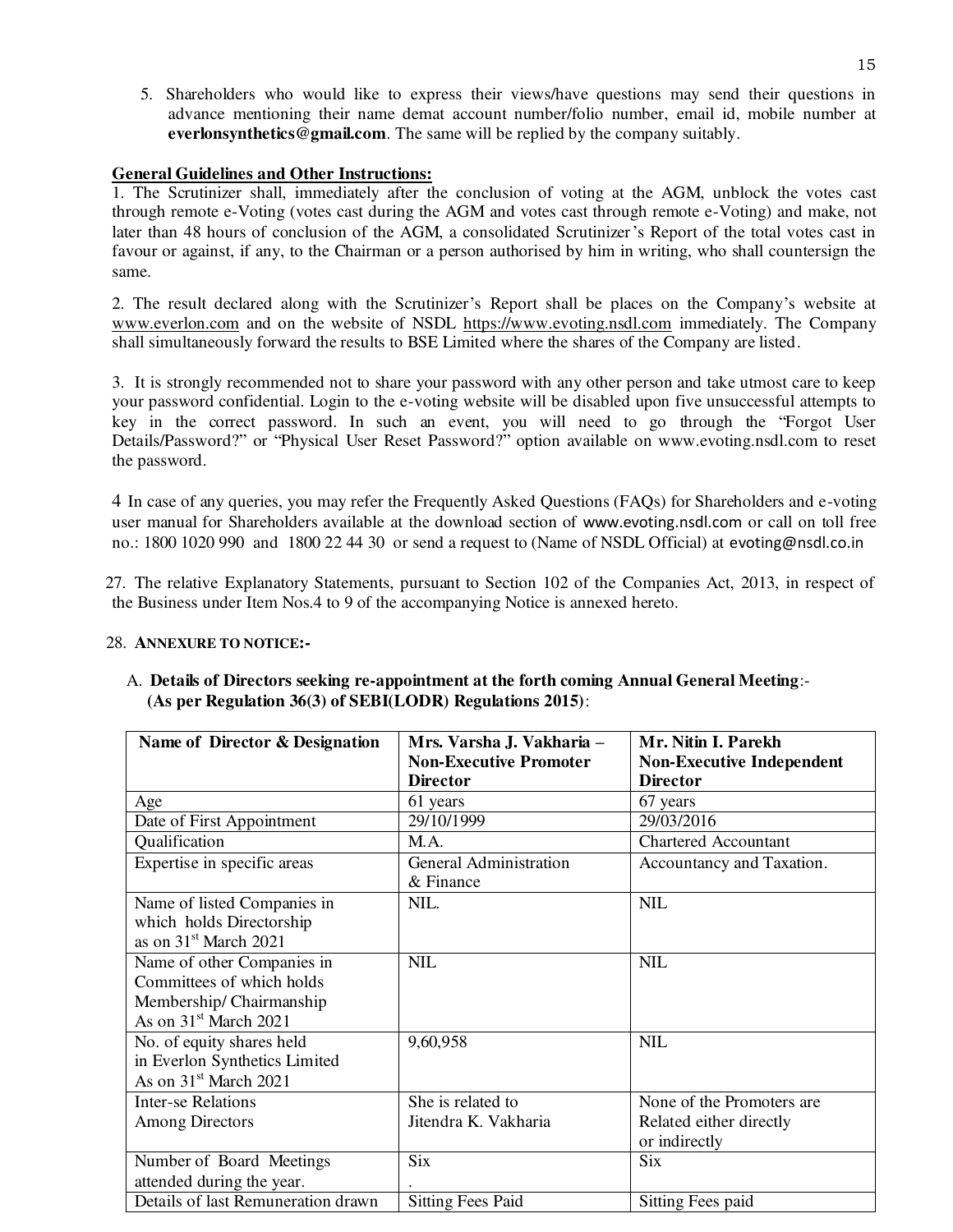| Sr. No.        | <b>Particulars</b>                             | <b>Details</b>                                |
|----------------|------------------------------------------------|-----------------------------------------------|
| 1              | Name of the CA Firm                            | M/s. B. L. Dasharda and Associates            |
| $\overline{2}$ | Constitution                                   | Partnership Firm                              |
| 3              | <b>Address of Office</b>                       | 301, Vastubh Apartments, Dattapada Cross      |
|                |                                                | Road No 1, Near Hanuman Temple, Borivali      |
|                |                                                | East, Mumbai 400066                           |
| $\overline{4}$ | <b>Contact Number</b>                          | 28546775, 9892459697                          |
| $\overline{5}$ | Email Id                                       | tosushantmehta@gmail.com                      |
| 6              | FRN No                                         | 112615W                                       |
| 7              | Experience                                     | M/s. B. L. Dasharda & Associates is a multi   |
|                |                                                | disciplinary firm of qualified Chartered      |
|                |                                                | Accountants established 35 years ago offering |
|                |                                                | wide spectrum of professional services in the |
|                |                                                | fields of accounting, auditing, advisory and  |
|                |                                                | consultancy to various individuals, corporate |
|                |                                                | and industries                                |
| 8              | Basis of recommendation for appointment        | The term of Outgoing Statutory Auditor is     |
|                | including the details in relation to and       | expiring on ensuing 32nd Annual General       |
|                | credentials of the<br>auditor(s)<br>statutory  | Meeting of the Company.                       |
|                | proposed to be appointed                       |                                               |
| 9              | Material change in the fee payable to such     | No Material change in fee as compared to fees |
|                | auditor from that paid to the outgoing auditor | paid to retiring Statutory auditor.           |
|                | along with the rationale for such change       |                                               |

**B Brief Profile of M/s. B. L. Dasharda and Associates, Chartered Accountants**:- **(As per Regulation 36(5) of SEBI(LODR) Regulations 2015)**

# **By order of the Board of Director**

## For **Everlon Synthetics Limited**

 **Sd/** 

Place:- Mumbai Date  $:21<sup>st</sup>$  July, 2021 **Jitendra. K.Vakharia Managing Director (DIN 00047777)**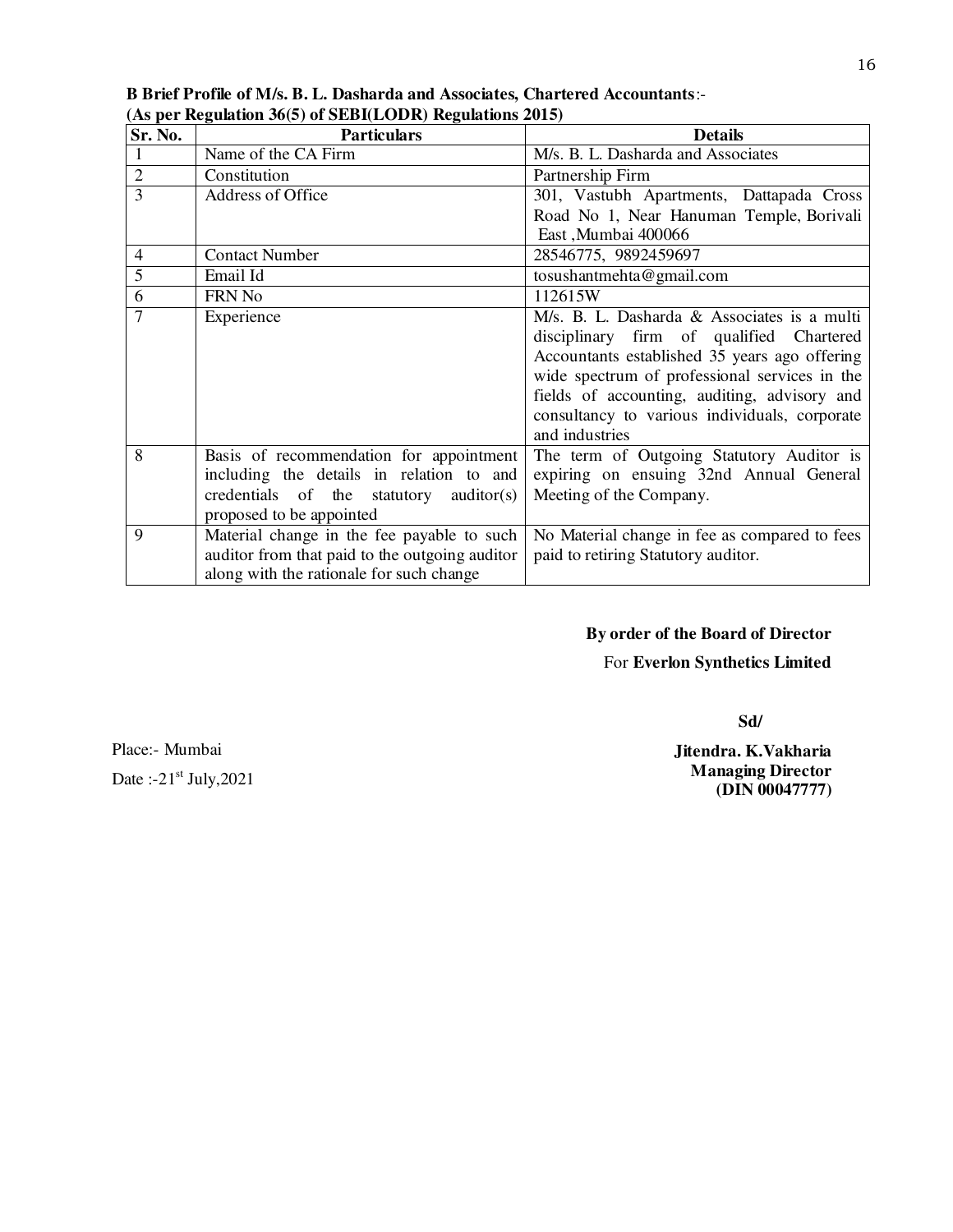### **EXPLANATORY STATEMENT (Pursuant to Section 102 of the Companies Act, 2013)**

That following explanatory statement sets out the material facts referring to Item No. 4 to 9 of the Notice

# **EXPLANATORY STATEMENT PURSUANT TO SECTION 102 (1) OF THE COMPANIES ACT, 2013 ('the Act")**

## **Item No.4**

Shri Nitin Ishwarlal Parekh (DIN: 00087248) was appointed as Independent Directors of the Company pursuant to Section 149 of the Companies Act, 2013 ("the Act") read with Companies (Appointment and Qualification of Directors) Rules, 2014, by the Shareholders at the Annual General Meeting held on  $20<sup>th</sup>$ August, 2016 to hold office upto conclusion of 32<sup>nd</sup> Annual General Meeting of the Company to be held in respect of Financial Year ending 31st March 2021 ("first term" as per the explanation to Section 149(10) and 149(11) of the Act.).

The Nomination & Remuneration Committee at its Meeting held on  $28<sup>th</sup>$  June, 2021 after taking into account the performance evaluation of Shri Nitin Ishwarlal Parekh, and considering his skills, performance evaluation rating/report, experience, knowledge, background, experience and contribution made by him during his First tenure as an Independent Director since his appointment with the Company, has recommended to the Board that continued association of him on the board as an Independent Director would be in the interest of the Company. Based on the above, the Nomination & Remuneration Committee and the Board has recommended the re-appointment of Shri Nitin Ishwarlal Parekh (DIN: 00087248) as Independent Directors on the Board of the Company, to hold office for the second term of five consecutive years commencing from the date of this Annual General Meeting upto conclusion of  $37<sup>th</sup>$  Annual General Meeting of the Company to be held in respect of Financial Year ending 31st March 2026 and not liable to retire by rotation.

Mr. Nitin Ishwarlal Parekh holds a Bachelor degree in Commerce and Chartered Accountant by profession. He has professional experience and expertise of 38 years in accounts, finance, taxation and other related matters.

Shri Nitin Ishwarlal Parekh have given a declaration to the Board that he meet the criteria of independence as provided in Section 149(6) of the Companies Act, 2013 and Regulation 16 of the SEBI Listing Regulations. In terms of proviso to sub-section (5) of Section 152, the Board of Directors is of the opinion that Shri Nitin Ishwarlal Parekh fulfils the conditions specified in the Act for his appointment as an Independent Director.

The Company has received the following documents from above Director:

a. Letter of consent to act as a Director in Form DIR 2 under Section 152 of the Act and Rule 8 of the Companies (Appointment and Qualification of Directors) Rules, 2014.

b. Letters of Intimation in DIR 8 to the effect that he is not disqualified to become a Director under the Act.

c. Declaration that he meets the criteria of independence as provided under Section 149 of the Act.

A copy of the draft letter for the appointment of the above Director as Independent Director setting out the terms and conditions would be available for inspection without any fee by the members at the Registered Office of the Company during normal business hours on any working day and the same has also been put up on the Company website [www.everlon.in](http://www.everlon.in/) 

The Board recommend the Resolution for re-appointment of the Independent Directors at item no. 4 as Special Resolution of this notice for your approval.

Shri Nitin Ishwarlal Parekh, is concerned or interested in the resolution of the accompanying notice relating to his own appointment. None of the Directors/Key Managerial Personnel of the Company/ their relatives are, in any way, concerned or interested, financially or otherwise, in this resolution.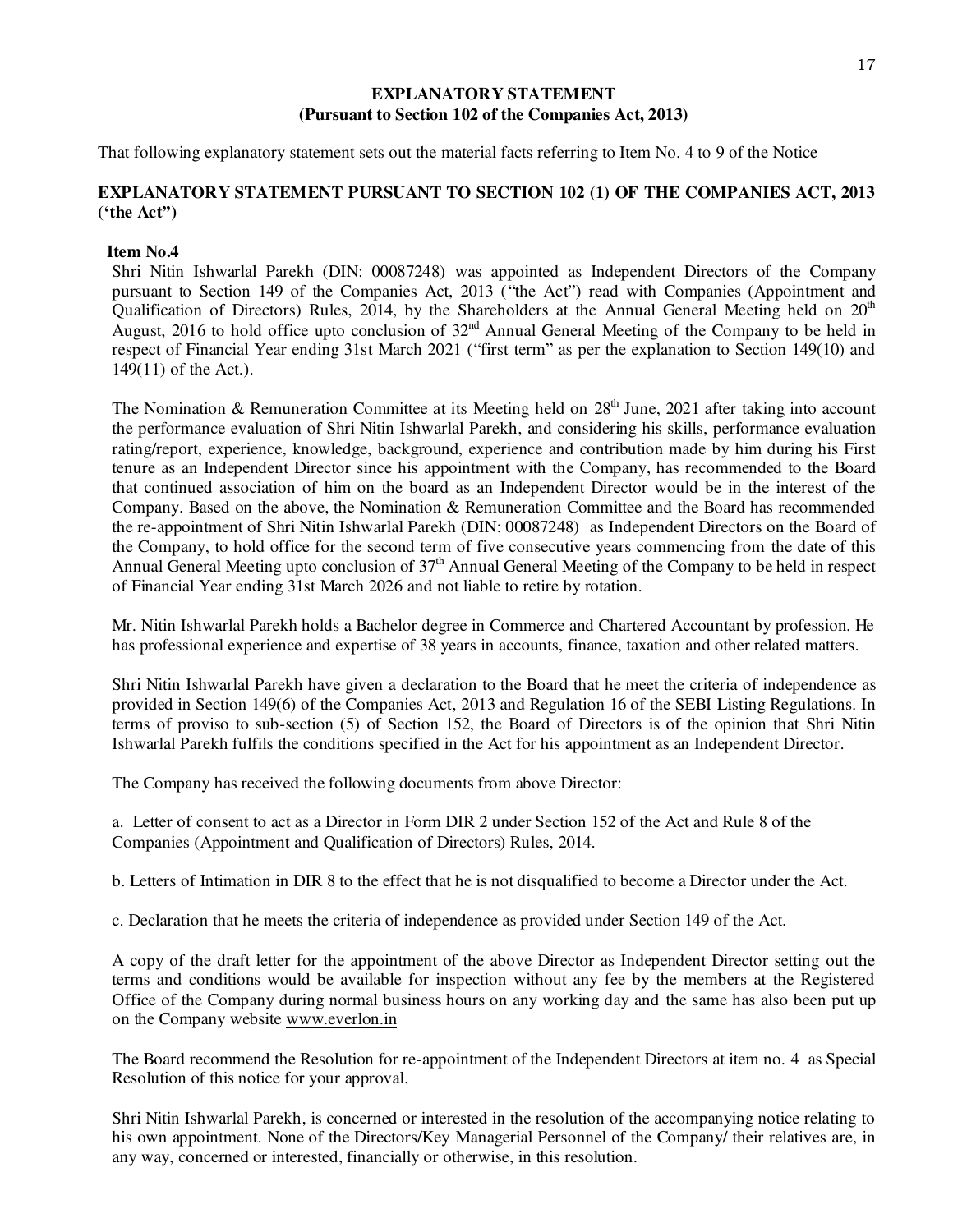### **Item No.5**

Members of the Company are further requested to note that Section 180 (1)(a) of the Companies Act, 2013 mandates that the Board of Directors of a company shall exercise the power to sell, lease or otherwise dispose of the whole or substantially the whole of any undertaking(s) of the company, only with the approval of the members of the Company by way of a special resolution. Explanation (i) to Section 180(1) (a) of the Companies Act, 2013 states that the meaning of an 'undertaking' for the purposes of Section 180(1) of the Companies Act, 2013 is an undertaking in which the investment of the company exceeds twenty percent of its net worth as per the audited balance sheet of the preceding financial year or an undertaking which generates twenty percent of the total income of the company during the previous financial year. Explanation (ii) to Section 180 (1)(a) of the Companies Act, 2013 states that the meaning of 'substantially the whole of the undertaking' for the purposes of Section 180(1) is in any financial year, twenty percent or more of the value of the undertaking as per the audited balance sheet of the preceding financial year.

Accordingly, pursuant to Section 180(1)(a) of the Companies Act, 2013, members of the Company are further requested to note that their consent to the Board is being sought by way of a Special Resolution to sell / transfer / dispose-off the whole, or substantially the whole of the Land, Buildings, and Plant and Machinery, other assets and Capital work in progress valued at Rs. 3,80,00,000/- (Three Crores Eighty Lacs ) approx. lying at manufacturing facilities of the company situated at Plot No.265/7/1, Demni Road, Dadra- 396 191, Silvassa, (Union Territory of Dadra & Nagar Haveli) ("Undertaking") on a slump sale basis as a going concern and on an "as is where is" basis for a consideration of Rs. 5,21,00,000/- (Rupees Five Crore Twenty One Lacs only) to Vishnu Laxmi Textiles Industries Private Limited.

The Board, recommends the Special Resolution of Item no. 5 of the accompanying notice for the approval of the members of the Company.

None of the Directors and their relatives, Key Managerial Personnel of the Company and their relatives are concerned or interested, in any way, in the Resolution set out at Item No.5 of this Notice

#### **Item No.6, 7,& 8**

Everlon Synthetics Limited ("the Company") was incorporated on  $26<sup>th</sup>$  July 1989 under the provisions of the Companies Act, 1956. The Company is into the business of business of manufacturing of manufacturing Polyester Texturised yarn which is used for manufacture of Synthetic Fabrics like suiting's, shirting's, sarees, dress materials, knitted fabrics etc. For past some time, the business of the company had reduced drastically and therefore the plant capacity was highly underutilized, due to which there was immense pressure on the margins and profitability of the company and in the past few years the company is not able to generate sufficient profits out of its current activities due to high operating expenses/overheads cost. The Company owns substantial financial investment in shares, securities, stocks, mutual funds and other financials related activities. The company might derive income from such investment activity which will be more than 50% of the total revenue of the company in future after the sale of aforesaid manufacturing facilities. As a result the company is required to make an application for obtaining a Certificate of Registration u/s 45 IA of RBI Act, 1934 to Reserve bank of India to carry on the business of non-banking financial institution and therefore it is decided to alter the Name and Object clause in the Memorandum of Association to enable the company to carry on the new line of business of financials/investment activities.

The Registrar of Companies, CRC, Manesar, Gurgaon vide its letter dated 23<sup>rd</sup> July 2021 confirmed the availability of the proposed new name i.e. "EVERLON FINANCIALS LIMITED".

Further, the existing Memorandum of Association (MOA) is based on the Companies Act, 1956 and several clauses / regulations in the existing MOA contain references to specific sections of the Companies Act, 1956 and which are no longer in force and also the Companies Act, 2013, has prescribed a new format of Memorandum of Association ("MOA") for public companies limited by shares. Hence it is proposed changes in existing MOA with a view to align the existing MOA of the Company with Table A of the Schedule I of the Act. Further the liability clause in the existing Memorandum of Association is no longer in conformity with the new Companies Act, 2013, therefore, in order to avoid future uncertainties it is decided to amend/alter liability clause of the Memorandum of Association of the Company as mentioned in the Resolution at item no. 7 of the Notice in continuity and conformity with Companies Act, 2013.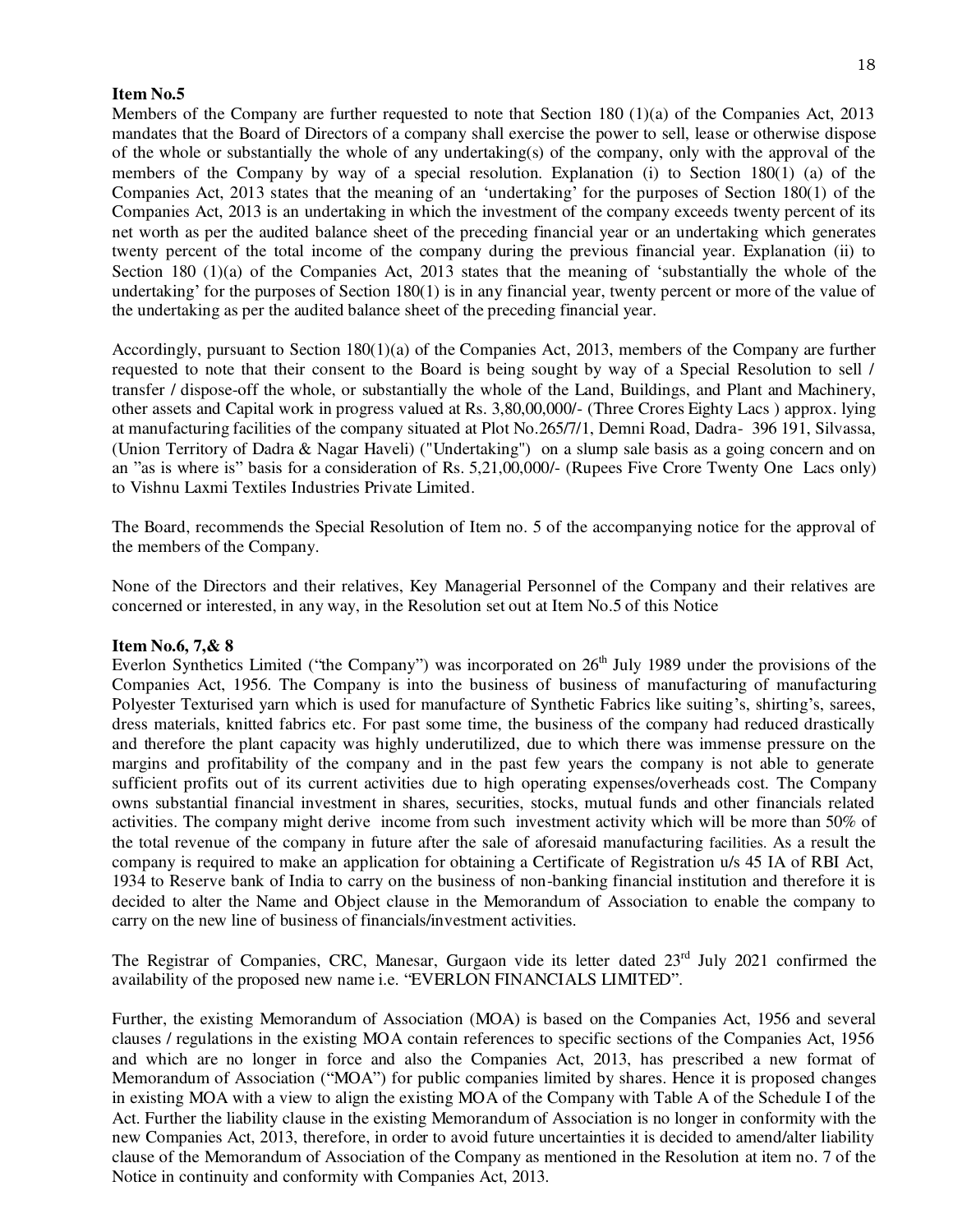Your Directors propose to amend the existing MOA of the Company and the following broad amendments are proposed in the MOA of the Company:

- a. The Object Clause will now have two parts. Part 1 Clause IIIA as 'The Objects to be pursued by the Company on its incorporation' and Part 2 Clause IIIB 'Matters which are necessary for furtherance of the Objects specified in Clause IIIA' .
- b. It is proposed to delete the Clause III A (1) to (3) of the existing Object Clause of the Memorandum of Association of the Company and insert the new clauses as Clause III A (1) to (4) and Clauses III B (4) to (29) of the existing Object Clause of the Memorandum of Association of the Company will be renumbered to Clauses III B  $(5)$  to  $(30)$ .
- c. The existing Clause III  $(C)$  Other Objects of the Memorandum of Association to be deleted in its entirety
- d. The Liability Clause is proposed to state that The liability of member(s) is limited and this liability is limited to the amount unpaid, if any, on shares held by them.
- e. Change in Name Clause from "Everlon Synthetics Limited" to "Everlon Financials Limited" or any other name as may be approved by the Registrar of Companies".
- f.The words at the beginning of the Memorandum of Association and before Clause I "(THE COMPANIES ACT, 1956)" be and is hereby substituted by the words "THE COMPANIES ACT, 2013.
- g. Consequent to above changes, all the clauses of Memorandum of Association be renumbered accordingly

The drafts of the revised Memorandum of Association and Articles of Association of the Company reflecting the Company's new name and the Certificate from Practicing Chartered Accountant stating that the company has complied with the condition as stated in Regulation 45(1) of Securities And Exchange Board Of India (Listing Obligations And Disclosure Requirements) Regulations, 2015 are available for inspection by the Members at the Registered Office of the Company on any working days (except Saturdays, Sundays and public holidays) till the date of Annual General Meeting.

In terms of Sections 4, 13 and 14 of the Companies Act, 2013 and applicable rules therein, the consent of the Members by way of Special Resolutions are required for the proposed amendments in the Memorandum of Association of the Company.

Therefore, your Directors recommend the special resolutions as set out in Item Nos. 6, 7, and 8 of the accompanying notice for the approval of Members.

None of the Directors and/or Key Managerial Personnel of the Company and/or their relatives is deemed to be concerned or interested, financial or otherwise in the said resolutions except to the extent of their shareholding, if any, in the Company or any of their interest as Director or Shareholder or otherwise mentioned herein above, in the Company.

## **Item No.9**

The existing Articles of Association ("AoA") of the Company, based on the Companies Act, 1956 is no longer in conformity with the 2013 Act. With the coming into force of 2013 Act, several regulations of AOA require alteration/deletion. Given this position, it is considered expedient to adopt a new set of Articles of Association in place of existing Articles of Association ("AoA") of the Company, instead of amending it by alteration/incorporation of provisions of 2013 Act.